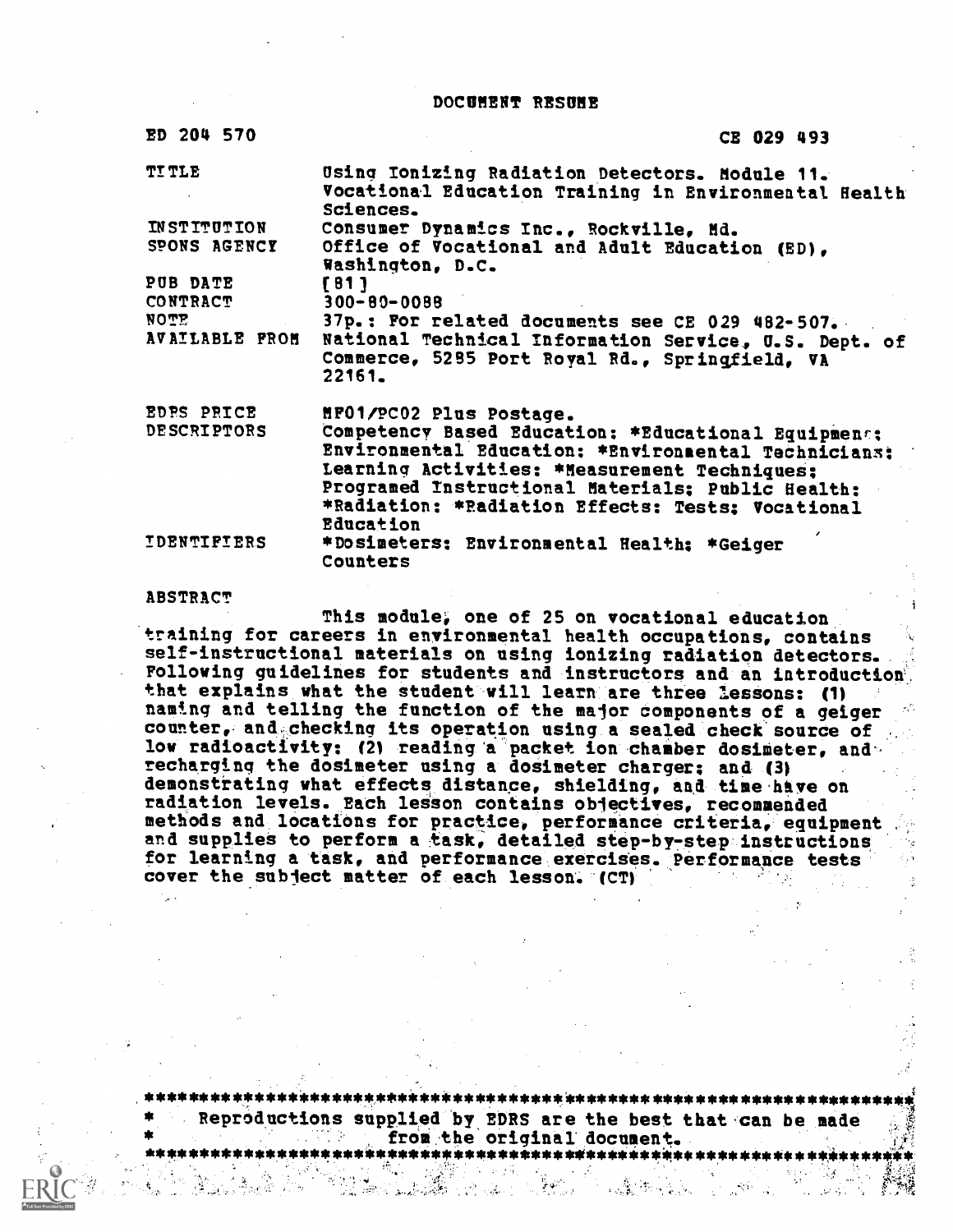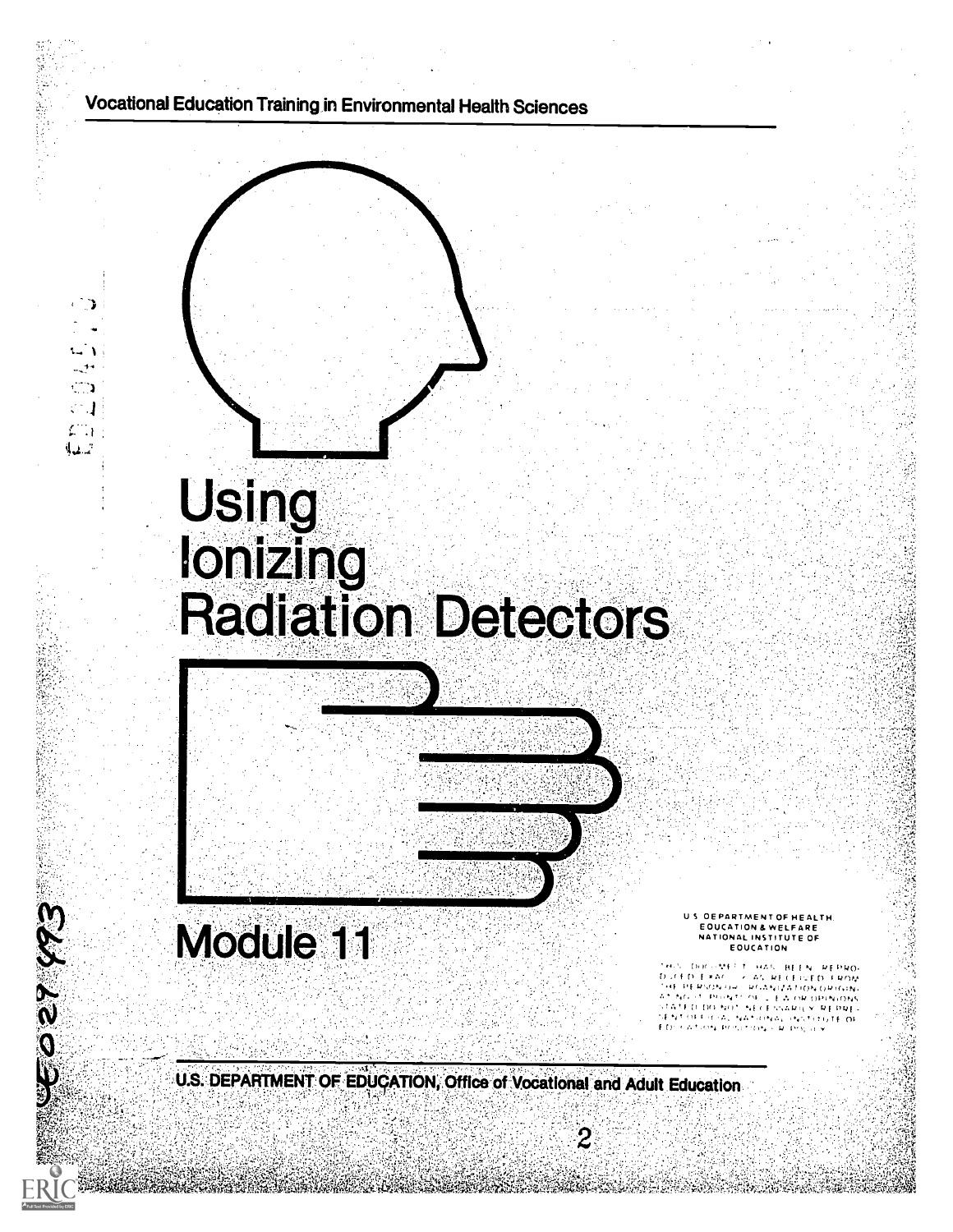The Curriculum and Instruction Branch of the Office of Vocational and Adult Education, U.S. Department of Education, identified a need to improve the training opportunities for vocational education students interested in pursuing careers in environmental health. To fulfill that need, Consumer Dynamics, Inc., a Rockville, Maryland, based company, was awarded the contract to develop performance-oriented, competency-based modules in the environmental health sciences.

USING IONIZING RADIATION DETECTORS is one of the modules in the series, "Vocational Education Training in Environmenta' Health Sciences." The module content is based on selected materials in the environmental health field. The module is intended to supplement existing course materials.

 $3<sup>°</sup>$  $\mathbf{i}$ 

V

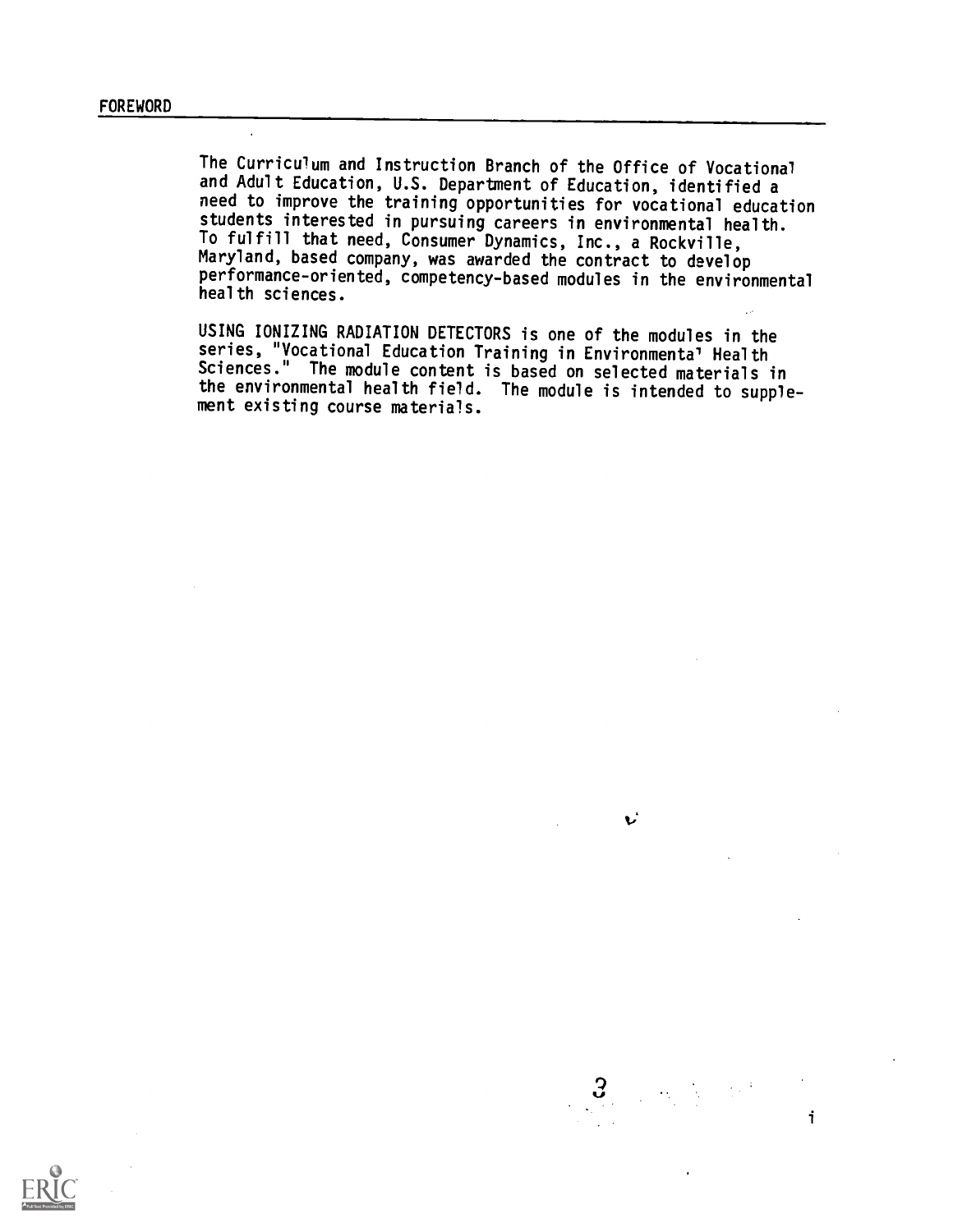$\overline{\phantom{a}}$ 

| Films And Slide/Tape Programs14                                                                         |
|---------------------------------------------------------------------------------------------------------|
|                                                                                                         |
| Films And Slide/Tape Programs29                                                                         |
| Reading A Pocket Ion Chamber Dosimeter31<br>Demonstrating The Effect That Distance, Shielding, And Time |
|                                                                                                         |



 $\overline{a}$ 

 $\sim$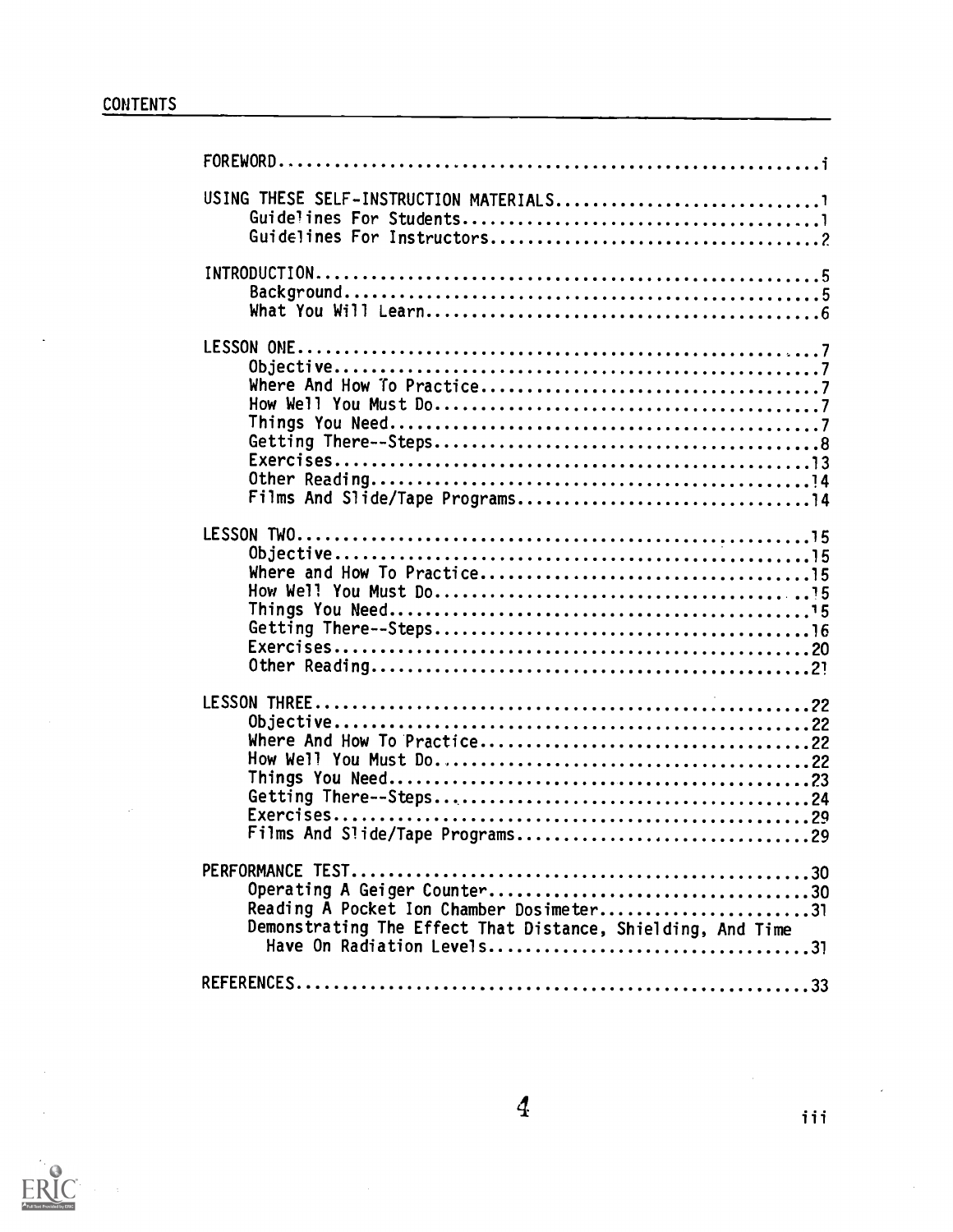$\mathbb{R}^4$ 

 $\frac{1}{2}$  ,  $\frac{1}{2}$  of  $\frac{1}{2}$ ii-instruction learning package or module is designed to ch students and instructors flexibility of use. Although  $\alpha$  ,  $V_{\rm{eff}}$  ,  $\sim 100$ intended for use in existing training programs, the ... . De used by anyone interested in learning new skills or per cold ones. Therefore, two sets of guidelines are presel one set addressed to students and the other set addres on instructors. First, find out how you, the student, should use the materials in this book.

# GUIDELINES FOR STUDENTS

| Take the<br>Performance<br>Test as<br>a pretest.                        | When you pick up this book and work through it,<br>your goal will not be a letter grade or a high<br>score on an exam. Instead, you will work to<br>develop skills that you can demonstrate. You<br>will not have to worry about how well someone<br>else is doing. Before you start work on this<br>module, you shou!d be, or have been enrolled, in<br>a course on radiation safety or its equivalent at<br>the 2-year technical-school or college level. To<br>find out if you have sufficient skills to start<br>training, read through the section called PERFOR-<br>MANCE TEST. If you think you can do all or most<br>of the items in this test, ask your instructor to<br>obtain the necessary equipment and supplies. |
|-------------------------------------------------------------------------|--------------------------------------------------------------------------------------------------------------------------------------------------------------------------------------------------------------------------------------------------------------------------------------------------------------------------------------------------------------------------------------------------------------------------------------------------------------------------------------------------------------------------------------------------------------------------------------------------------------------------------------------------------------------------------------------------------------------------------|
| Work on parts<br>you need to<br>practice.                               | If you do everything well, according to the cri-<br>teria in the Performance Test guidelines, you<br>will not need to spend time working on this mo-<br>dule. If after taking the Performance Test you<br>discover there are parts you need to practice,<br>follow the key to each item in FOR FURTHER STUDY.                                                                                                                                                                                                                                                                                                                                                                                                                  |
| Work straight<br>through each<br>lesson in the<br>order pre-<br>sented. | Should you decide to completely work through this<br>module, begin with the INTRODUCTION and go<br>straight through each of the three lessons. The<br>lesson begins with the OBJECTIVE of the train-<br>ing. Follow the instruction for each part in the<br>order presented. Practice each step in a lesson<br>until you can do it according to the criteria<br>stated for the step. At the end of a lesson, do<br>the EXERCISES. When there are audiovisuals list-<br>ed at the end of a lesson, ask your instructor<br>for help in obtaining them.                                                                                                                                                                           |

 $5\overline{)}$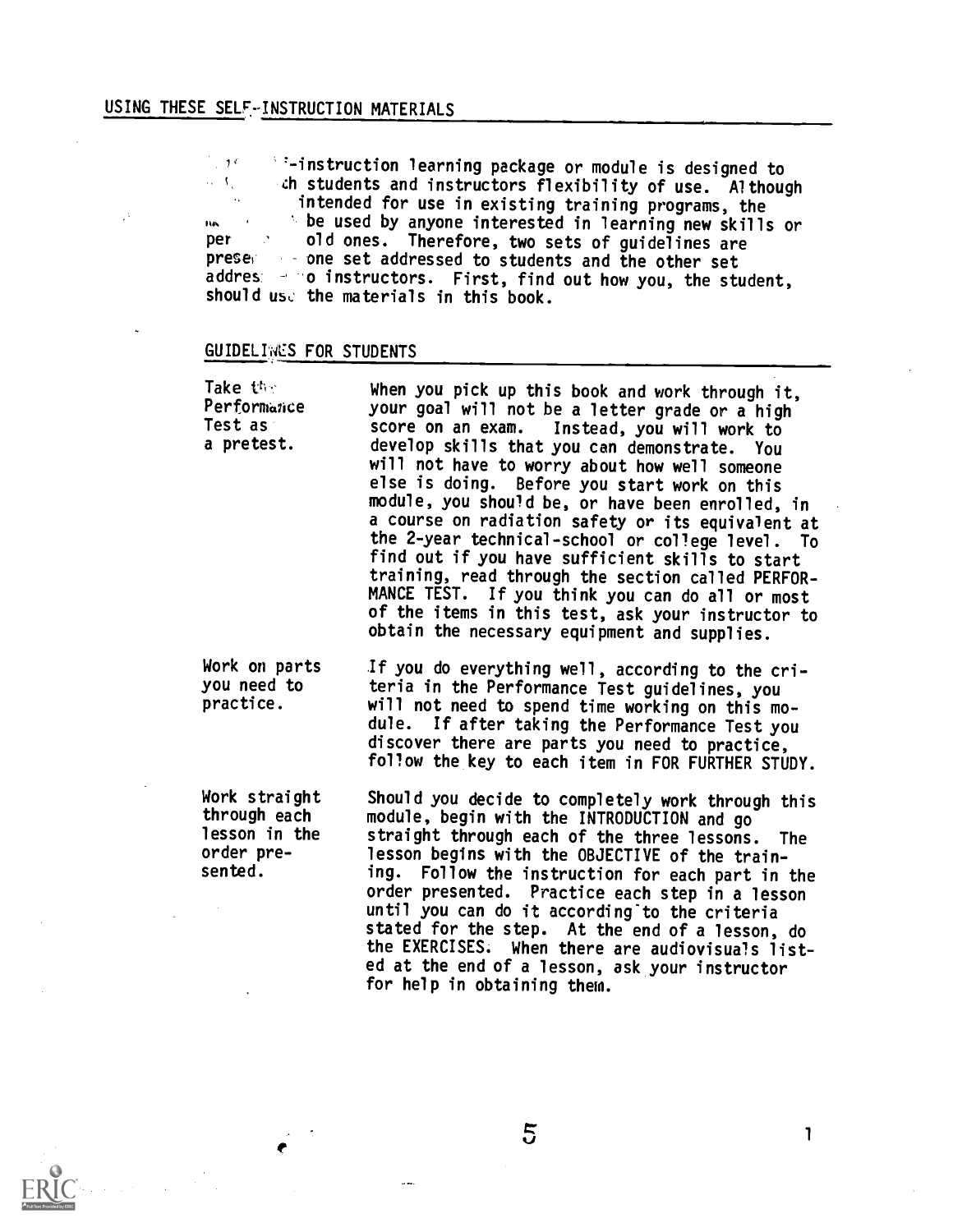Take the Finally, after you have mastered all of the<br>Performance exercises in each lesson, ask your instruct Performance exercises in each lesson, ask your instructor to<br>Test as a second watch you do each item in the Performance Test Test as a watch you do each item in the Performance Test. The items in the Performance Test are intended for use as a posttest to evaluate the quality of your performance. Turn now to the Performance Test.

## GUIDELINES FOR INSTRUCTORS

Approach The approach of these materials is to provide the student with the opportunity to apply basic skills in operating a geiger counter, and for reading and charging a pocket ion chamber dosimeter to demonstrate the effects of distance, shielding, and time on the level of radiation. The equipment and check sources available to you may be different from those presented in the lessons. If such is the case, you may need to write supplementary instructions to point out those differences. The skills tested in the Performance Test are designed for use with equipment similar to that used in the lessons.

Use of the A Performance Test is provided to serve as a<br>Performance guide to the skill development progress. If a<br>Test student is able to demonstrate skill development student is able to demonstrate skill development by meeting the criteria for performance given in each test item, further study is not needed. Therefore, the student should be given the option of entering training at any point. To determine at what point to start, the student should also be allowed to test out of the remaining portions of training.

 $\tilde{\zeta}$ 

Also, the student's capability to accurately complete the entire task in a timely manner can be evaluated by using the Performance Test as a posttest.

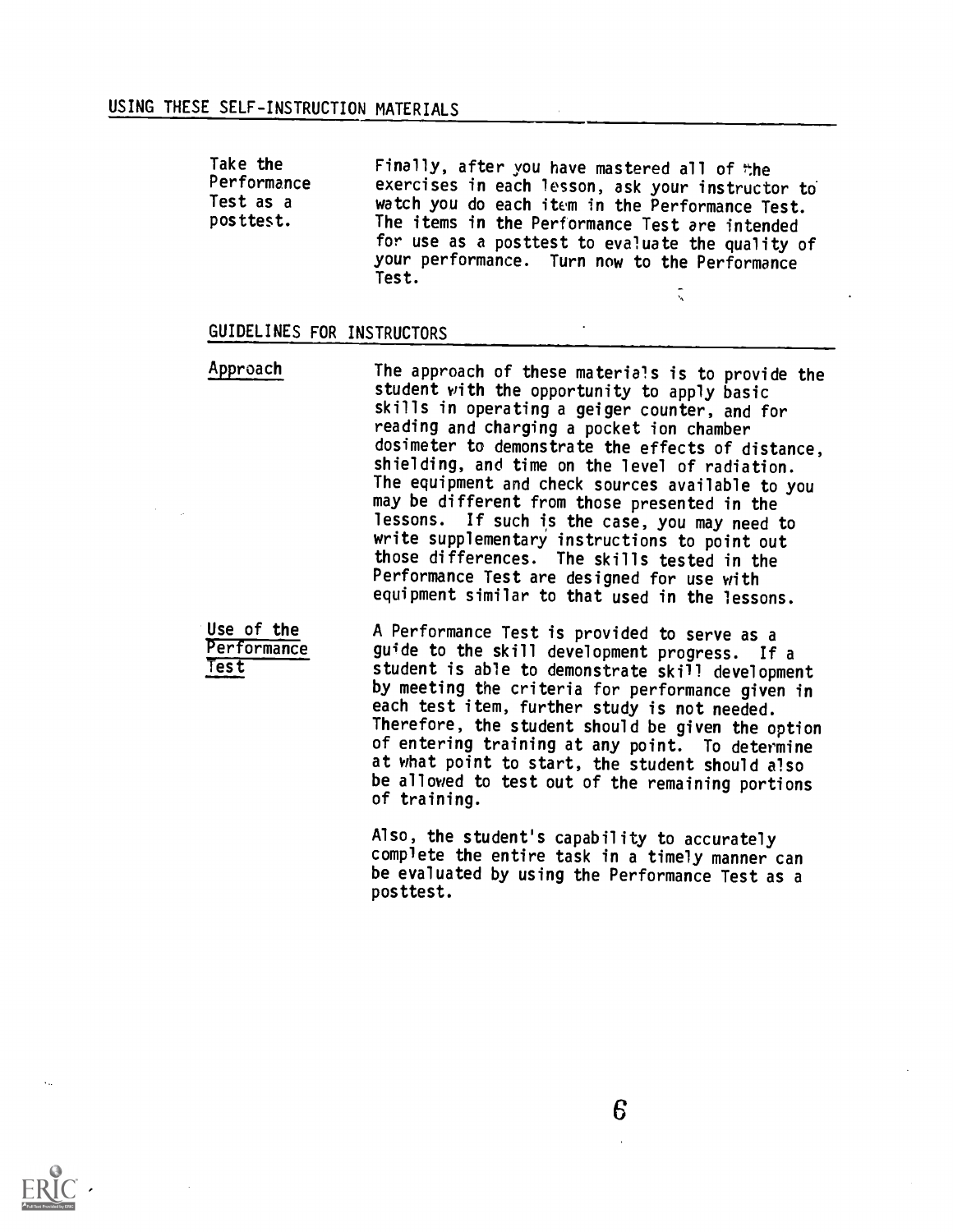| Teaching<br>Approaches          | This module is designed to enable the student to<br>work independently under whatever time con-<br>straints you deem reasonable. However, depending<br>on the skill level of the students with whom you<br>are working, you may find it desirable to start a<br>group together at the same time with a demonstra-<br>tion and informal presentation on the contents of<br>the module. Alternatively, you may choose to use<br>this module as a laboratory workbook in a<br>structured laboratory session. With this option,<br>you allow students greater access to your assis-<br>tance.                                                                                                                      |
|---------------------------------|----------------------------------------------------------------------------------------------------------------------------------------------------------------------------------------------------------------------------------------------------------------------------------------------------------------------------------------------------------------------------------------------------------------------------------------------------------------------------------------------------------------------------------------------------------------------------------------------------------------------------------------------------------------------------------------------------------------|
| General<br>Instructions         | Read through each lesson to anticipate what<br>equipment and supplies you will need to make<br>available for students to use. Also order any<br>audiovisuals or reading materials you think may<br>present a complementary perspective to the train-<br>ing in this module.                                                                                                                                                                                                                                                                                                                                                                                                                                    |
| <b>Specific</b><br>Instructions | The radiation detection instruments discussed in<br>the lessons are readily available in Civil De-<br>fense (CD) organizations, and there are literally<br>thousands of the instruments in use in CD offices<br>around the country. While these units are not as<br>sophisticated as those used by professional<br>health physicists, the principles of operation<br>are the same. Due to the availability of these<br>instruments, you will probably have little diffi-<br>culty in being able to borrow a few from your<br>local CD office.<br>Be sure to check with a local representative of<br>the Nuclear Regulatory Commission (NRC) on the<br>licensing requirements for all check sources you<br>use. |



3

 $\sim$ 

 $\frac{1}{\sqrt{2}}$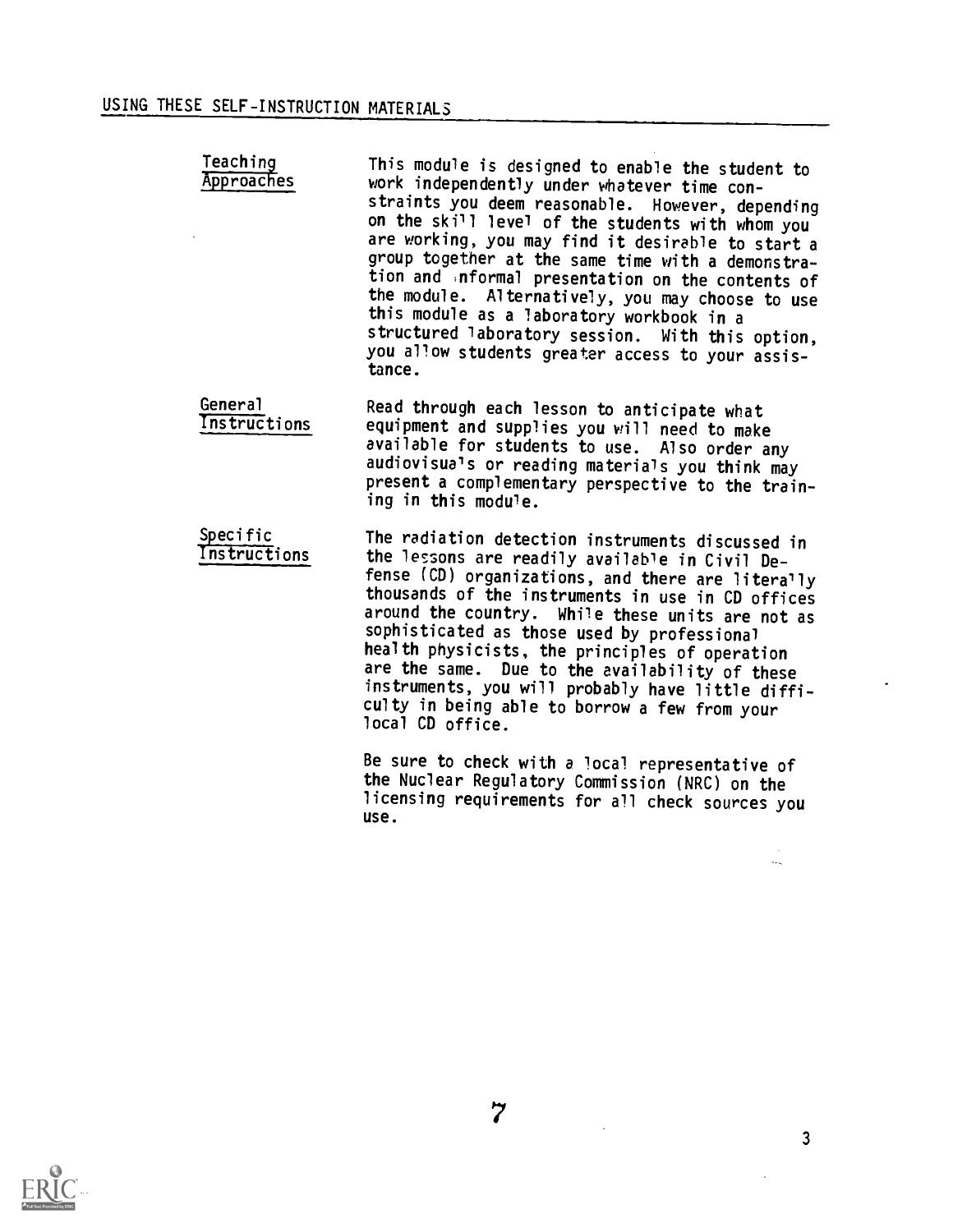In Lesson Three are presented specific radioactive emission data. These data were calculated by using the following basic formula\* that applies to gamma emitters only:

> $R/hr/1$  ft = 6 CE where:  $R =$  roentgens  $C =$  curie strength  $E = energy of the source$

Since a 10-microcurie cobalt-60 check source is commonly used, mR/hr emitted from this source was calculated:

> If C = 1  $\times$  10<sup>-5</sup> curies and E = 2.4 MeV, then:

$$
mR/hr = 6 \times (1 \times 10^{-5}) \times 2.4 \times (1 \times 10^{3})
$$
  
= 0.144

The following table was generated, using a formula based on the INVERSE SQUARE LAW:

> $\frac{1}{1-\frac{d_n}{2}}$ x 0.144 mR/hr where:  $D = 12$  inches  $d_n$  = 1-inch increments 12" 0.144 mR/hr 6" 0.576 mR/hr 11" 0.171 5" 0.829<br>10" 0.207 4" 1.296 0" 0.207 4" 1.296<br>
> 9" 0.256 3" 2.304 0.256 3" 2.304<br>0.324 2" 5.184  $8"$  0.324<br>7" 0.423  $1" 20.736$

\*Olishifski, J.B. (ed.), Fundamentals of Industrial Hygiene. National Safety Council, Chicago, IL, 1971.

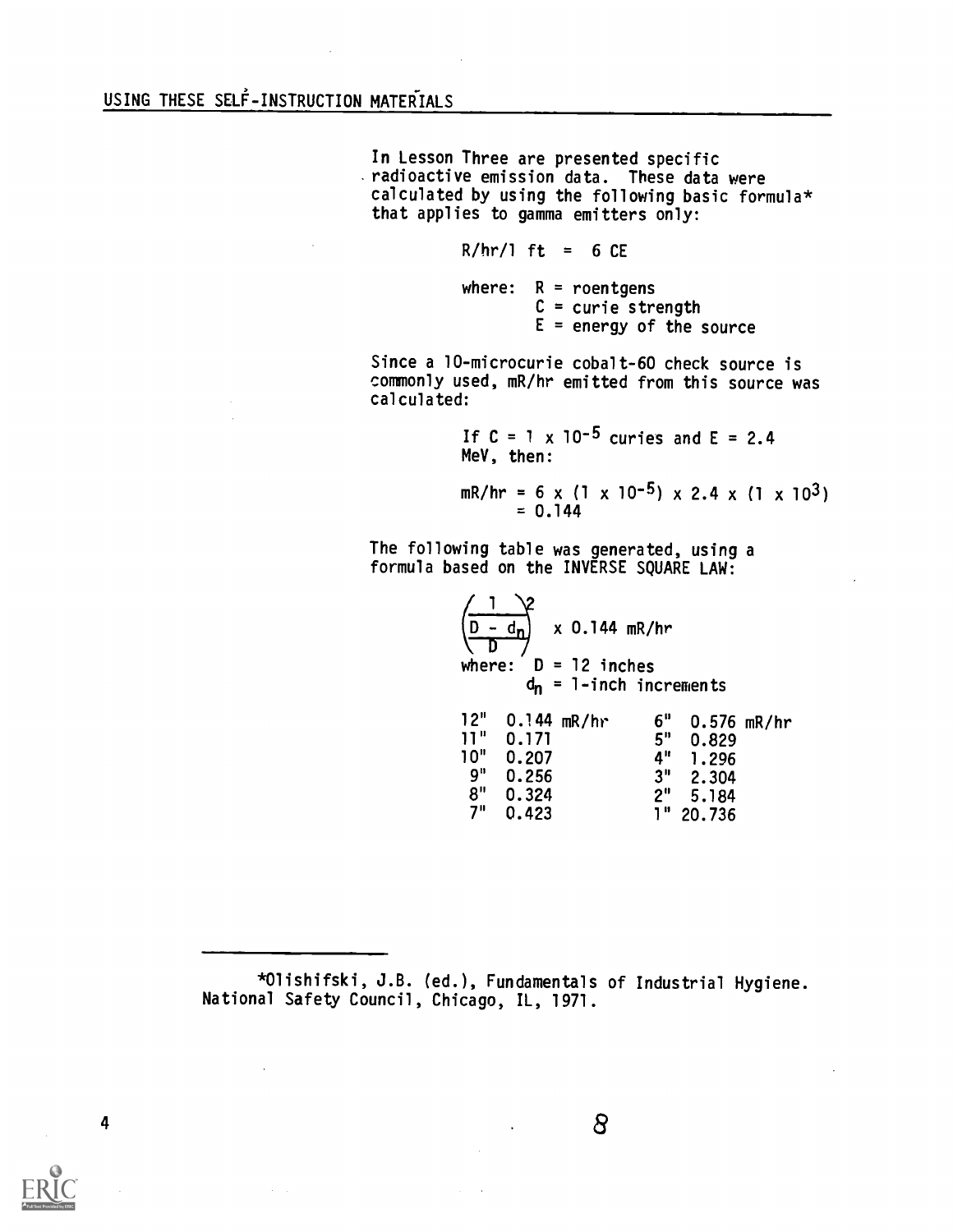### BACKGROUND

Research laboratories, hospitals, and industrial plants use radioactive sources and devices in a wide range of applications. Many of these radioactive materials emit particles that are capable of penetrating and destroying the molecular matter in cells through ionization. The destruction of cells by radioactive particles can cause health-related problems when exposure to such materials is prolonged or when exposure is to large amounts for only a brief period. But scientists have learned how to use small quantities of many of the radioactive materials known as isotopes in medical treatment and research, and as tracers to track defects in industrial goods and in the operation of equipment.

Accidental exposure to radioactive substances can occur in situations in which control of the material is lost or compromised. An example of such a situation occurs whenever liquids containing radioactive substances are spilled. To prevent accidents, very strict controls are placed on the handling and use of radioactive substances by State and Federal agencies.

When accidents do occur or when emergencies arise in which radioactive materials are involved, two instruments presented in this module are commonly used: the geiger counter and the pocket ion chamber dosimeter. Because of their direct-reading capabilities, both instruments are basic to any radiation protection program. Geiger counters are primarily survey instruments used to detect the presence and strength but not the amount of radioactivity, and the pocket ion chamber dosimeter allows measurement of an individual's accumulated exposure. The pocket ion chamber dosimeter is used when "same day" dose data are needed.

Although long-duration exposure to high levels of radiation can be hazardous, there are certain control measures that are employed to reduce or eliminate the hazard. The three most common controls are distance, shielding, and time. You will perform demonstrations in the following lessons that will enable you to gain a working knowledge of the basic concepts associated with these terms.

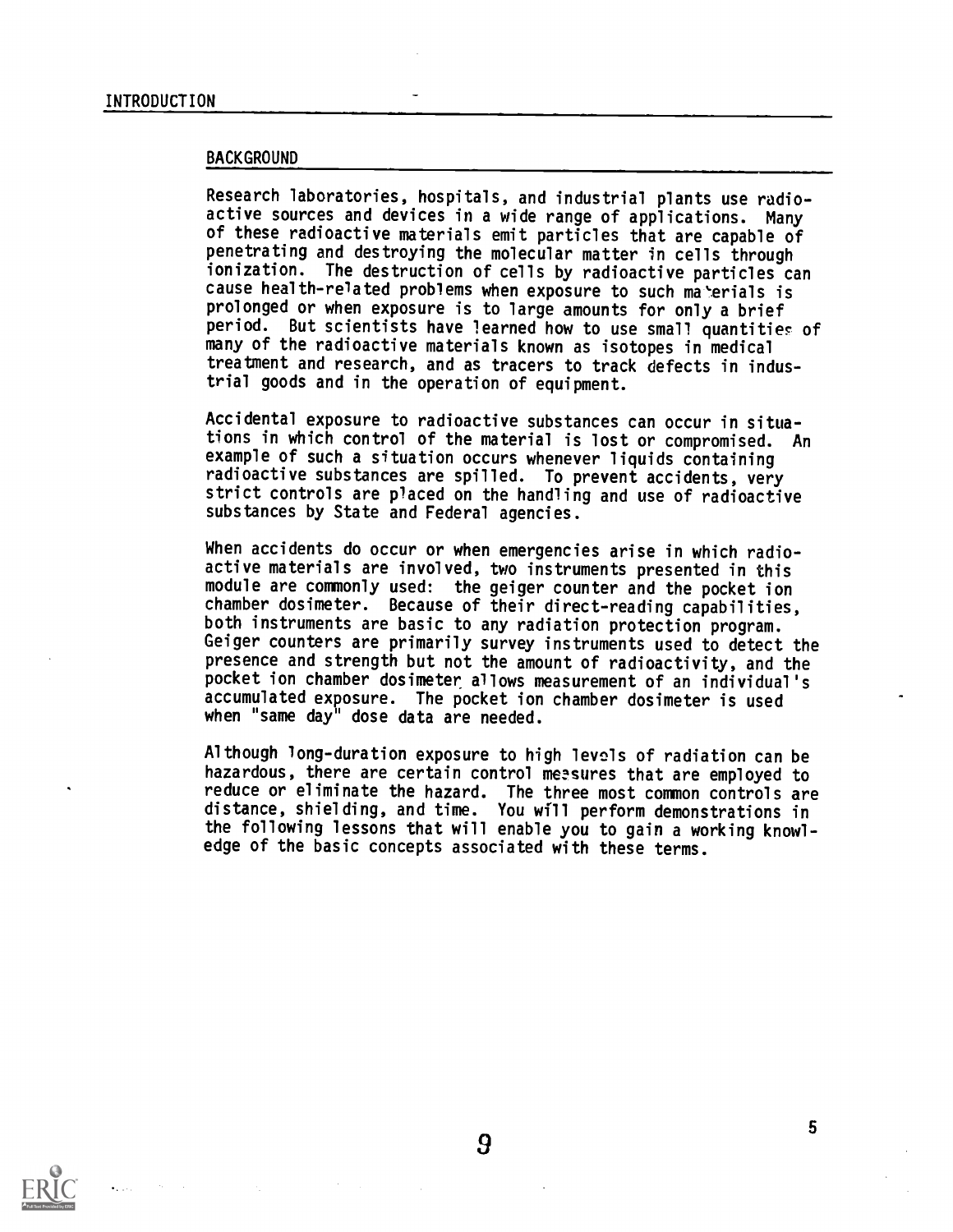# WHAT YOU WILL LEARN

When you finish working through the steps and exercises in this module, you will be able to operate a geiger counter and read a pocket ion chamber dosimeter in demonstrating how radiation levels are affected by distance, shielding, and time.



You will learn how to perform these functions in three lessons:

o Lesson One

You will be able to name and tell the function of the major components of a geiger counter, and to check its operation using a sealed check source of low radioactivity.

o Lesson Two

You will be able to read a pocket ion chamber dosimeter, and to recharge the dosimeter using a dosimeter charger.

o Lesson Three

You will be able to demonstrate what effects distance, shielding, and time have on radiation levels.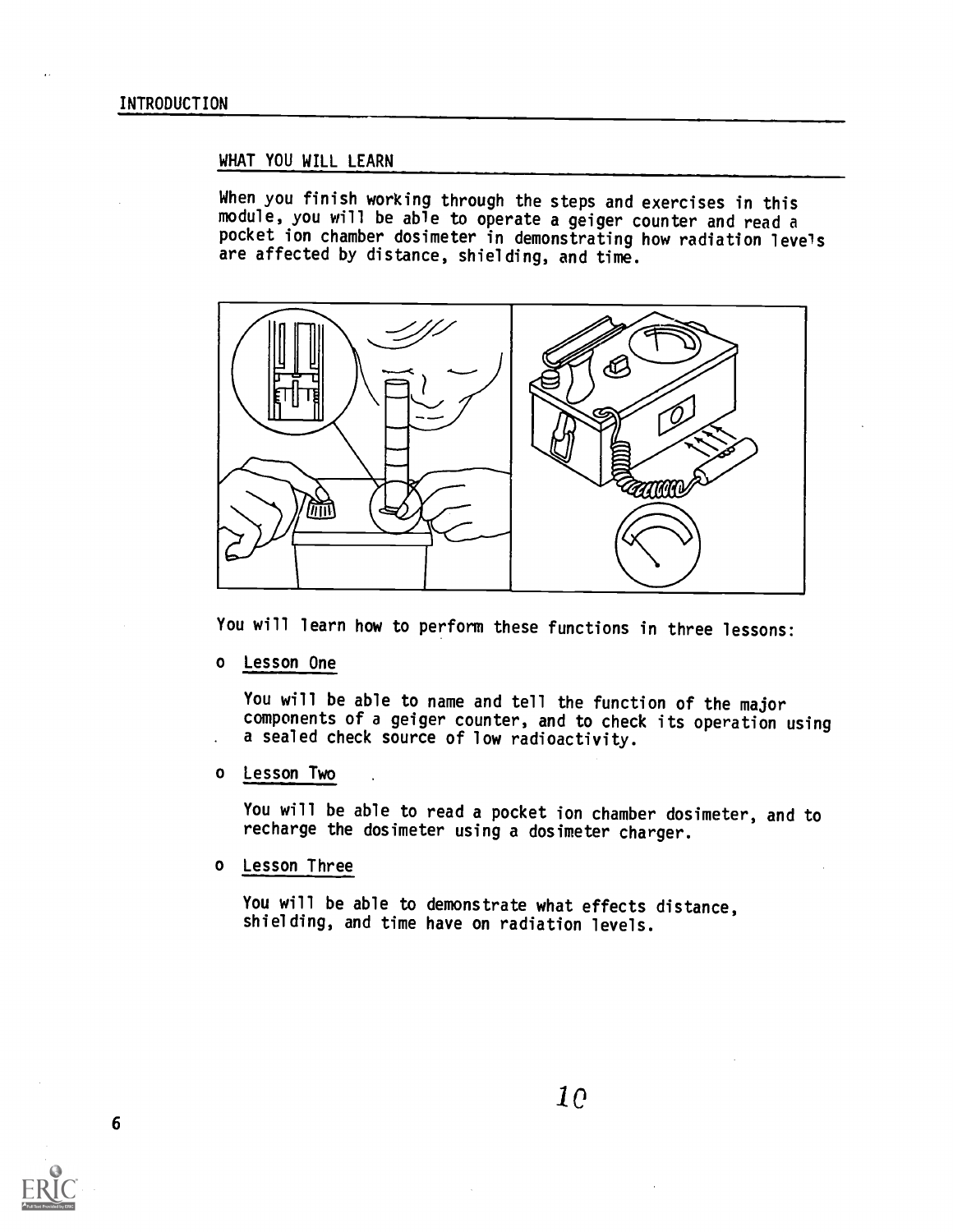## OBJECTIVE

You will be able to name and tell the function of the major com-<br>ponents of a geiger counter, and to check its operation using a<br>sealed check source of low radioactivity.

# WHERE AND HOW TO PRACTICE

You should practice this lesson on a worktable that is approximately 3 feet by 6 feet. Read through each step before attempting to do it, and make sure you can perform the steps as well as described in "How Well You Must Do."

#### HOW WELL YOU MUST DO

You must be able to correctly label all drawings in the exercises within 5 minutes, without referring to notes or instruction materials. You must be able to perform an operational check on the instrument within 5 minutes without referring to notes, and be able to determine what value is indicated when the meter needle points to a scale reading that lives between scale markings.

### THINGS YOU NEED

You will need the following equipment to work through this lesson:\*

- o geiger counter, Victoreen CDV-700 (0-300 counts per minute) or equivalent
- <sup>o</sup> "D" size batteries, 4 for the Victoreen CDV-700
- <sup>o</sup> hermetically sealed check source, such as a 10-microcurie cobalt-60 source. $**$

Instructions: Now turn to the next page and begin work on Lesson One, "Getting There--Steps."

\*\*Sources that do not require an NRC license are available from: Eberline Instruments, P.O. Box 2108, Santa Fe, NM 87501; and Victoreen Nuclear Associates, 10101 Woodland Ave., Cleveland, OH 44104.



11

ŷ,

<sup>\*</sup>Presentation of equipment is not intended to be an endorsement by the U.S. Department of Education of a specific make or model.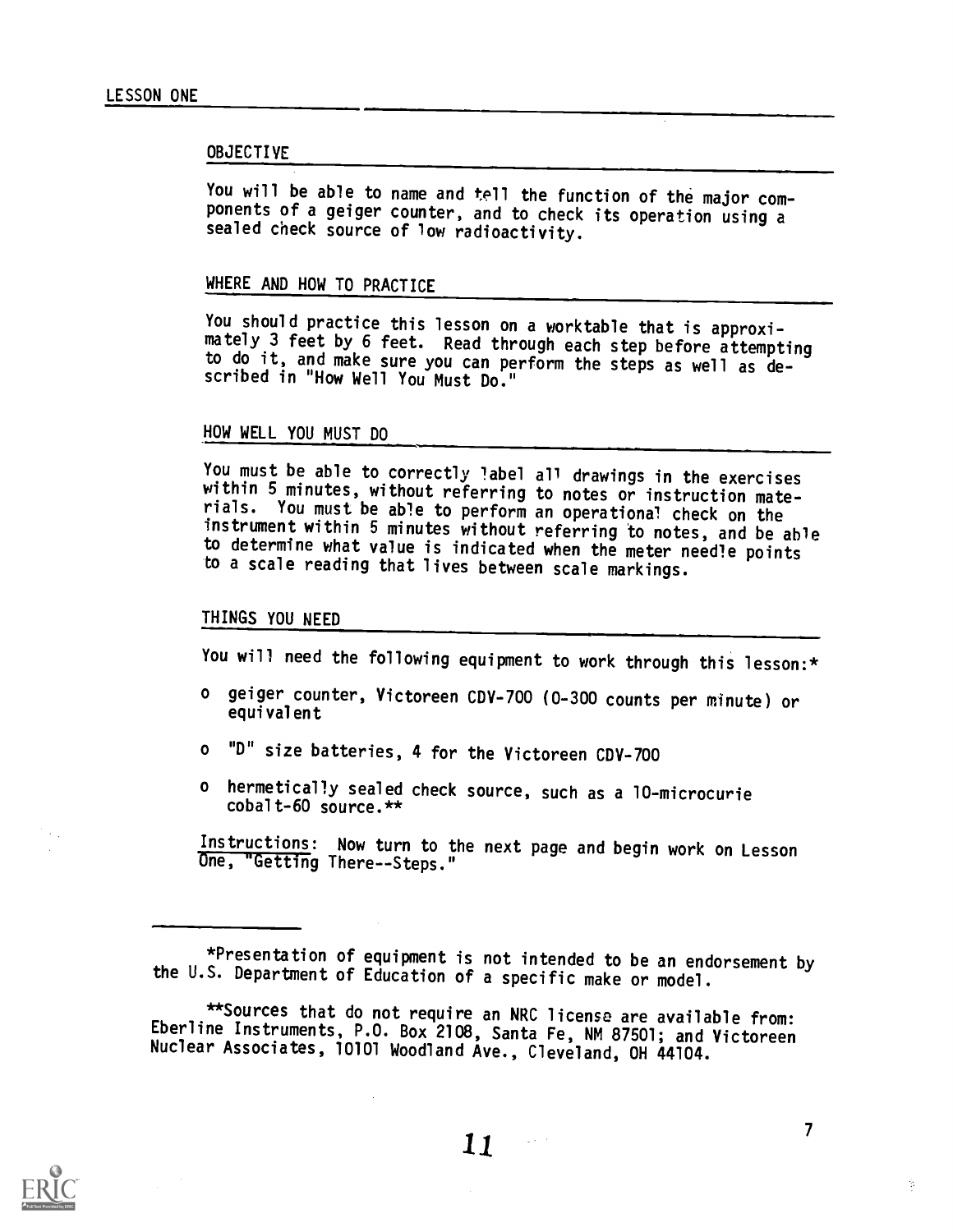8

# GETTING THERE--STEPS

STEP 1

Place the geiger counter on the table in front of you. Using the drawing in the Key Point, identify the following:

- o two-scale meter display (1) to indicate level of radioactivity in milliroentgens per hour (mR/hr) (la), and counts per minute  $(C/M)$  (lb)
- o range selector switch (2) to select Xl, X10, and X100 ranges
- o the Geiger-Mueller (GM) tube holder or probe for detecting radioactivity (3)
- o GM probe connector to link the probe with the instrument's internal electronic circuitry (4)
- o check source, containing a small amount of depleted radioactive material, usually uranium (5)
- o carrying handle (6)
- o over-the-shoulder carrying strap (7).

**Contract Contract** 

KEY POINT 1

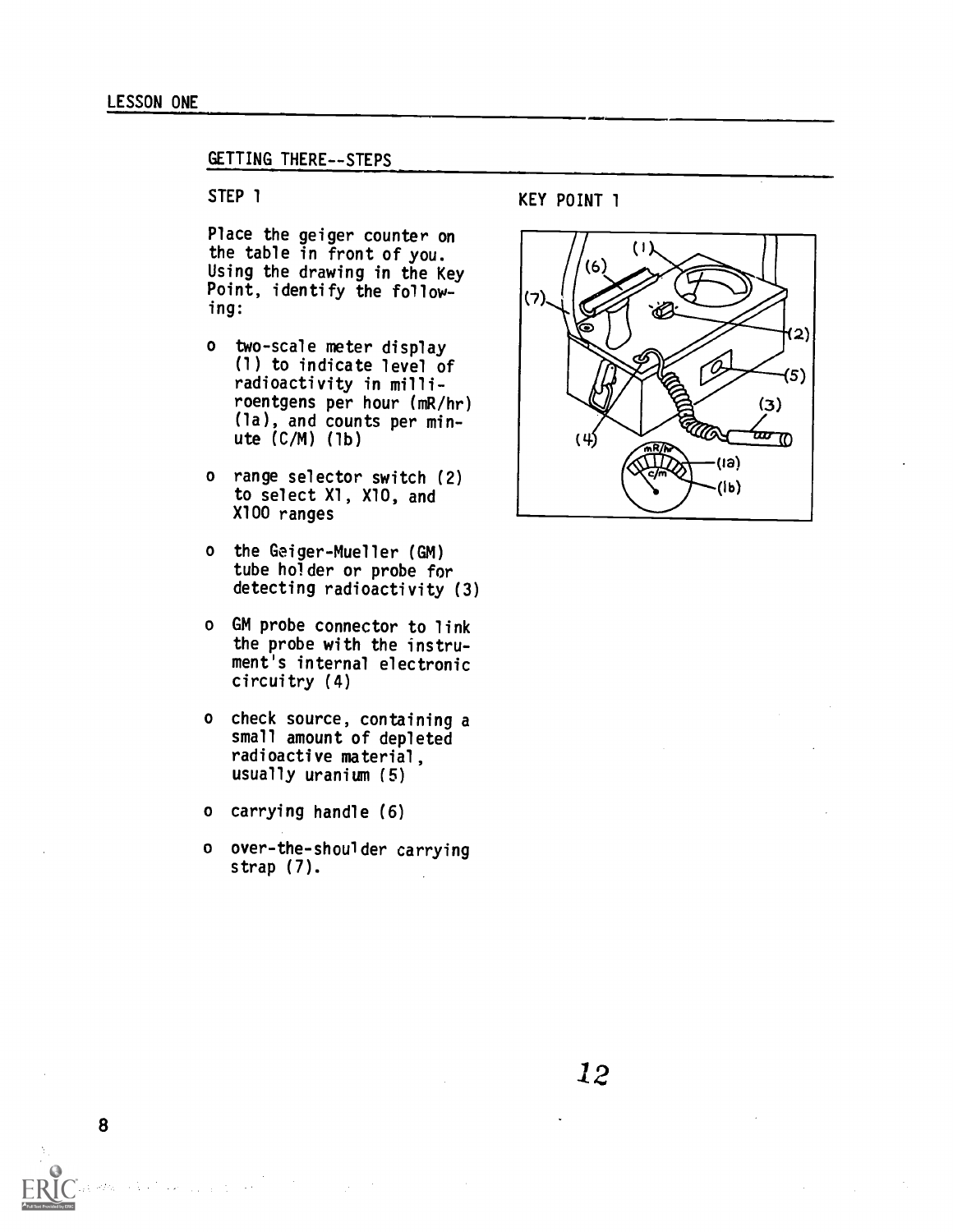Ĵл.

 $\frac{1}{2}$  $\overline{\mathcal{A}}$ i<br>S  $\frac{1}{2}$  $\frac{1}{2}$ 

 $\mathcal{U}_{\rm eff}$  ,  $\mathcal{U}_{\rm eff}^{\rm eff}$ 

# STEP 2

To install the batteries, first open the case by re leasing the two case access snaps (1). Hold the carrying handle (2) while pulling the case (3) down.

KEY POINT 2



To install batteries, first re move the case.

KEY POINT 3

Observe polarity markings when installing the batteries.

## STEP 3

On opening the case, check the polarity markings on the battery holders. When installing the batteries, match the polarity markings on the batteries with those on the holders. Replace the case and secure the snaps.

なぼ ははかめられ アルバースカー らいがいもく

in gu

 $\mathcal{L}_{\rm{in}}$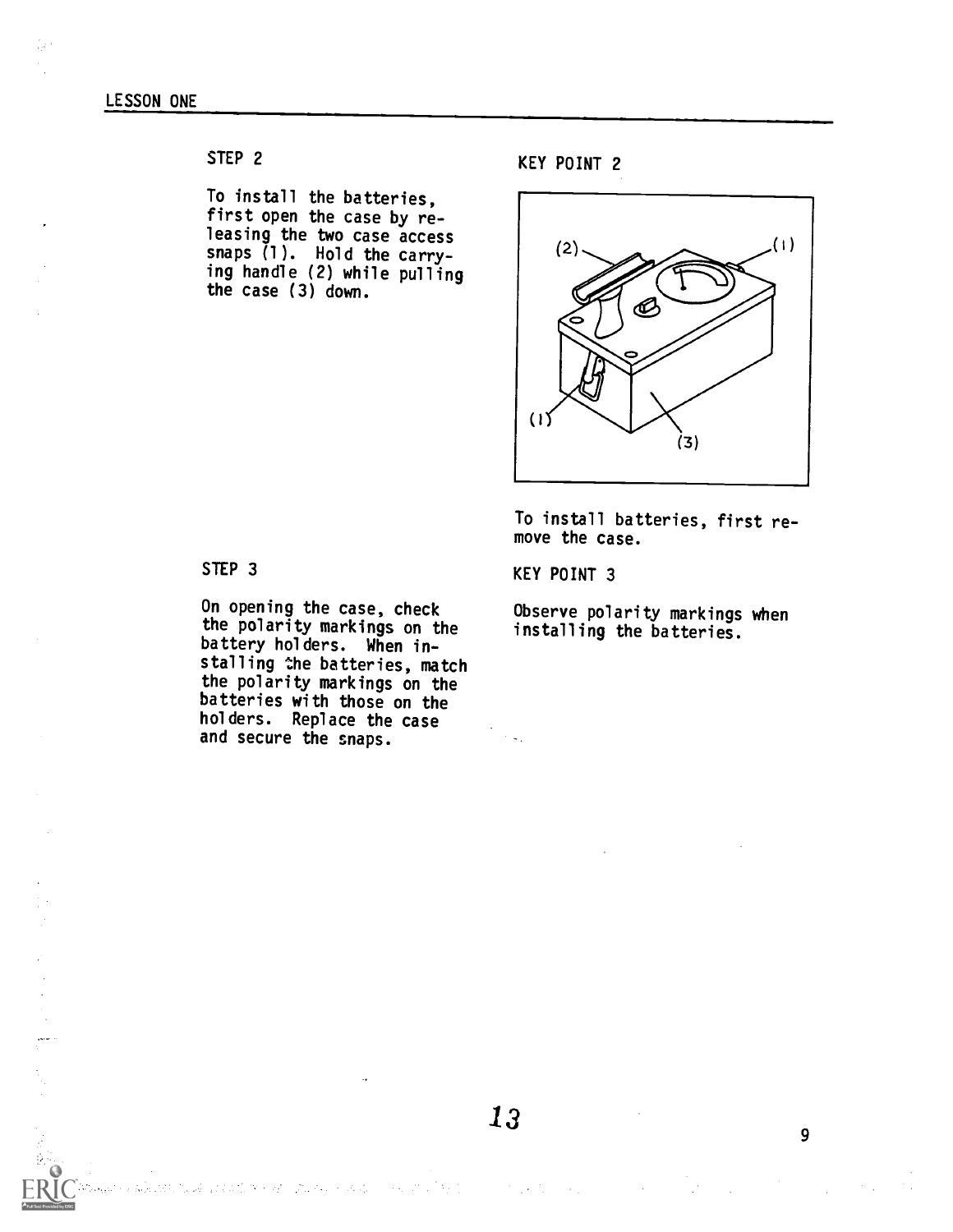Remove the GM probe from the carrying handle. As shown in the Key Point, rotate the outer jacket of the GM probe by twisting it. This exposes the radioactive-sensing element(1).

# STEP 4 KEY POINT 4



Twist open the GM tube.

STEP 5 KEY POINT 5

10

Connect the earphone (1) to the earphone connector (2) to hear the clicking sound of detected radioactivity. Turn the range selector (3) to the X1 scale. When measuring a source of an unknown radiation level, start at the lowest (most sensitive) measurement scale. Place the earphone on your ear.

a de la construcción de la construcción de la construcción de la construcción de la construcción de la construcción<br>En la construcción de la construcción de la construcción de la construcción de la construcción de la const



Use the earphones to hear the clicks of radioactivity being detected.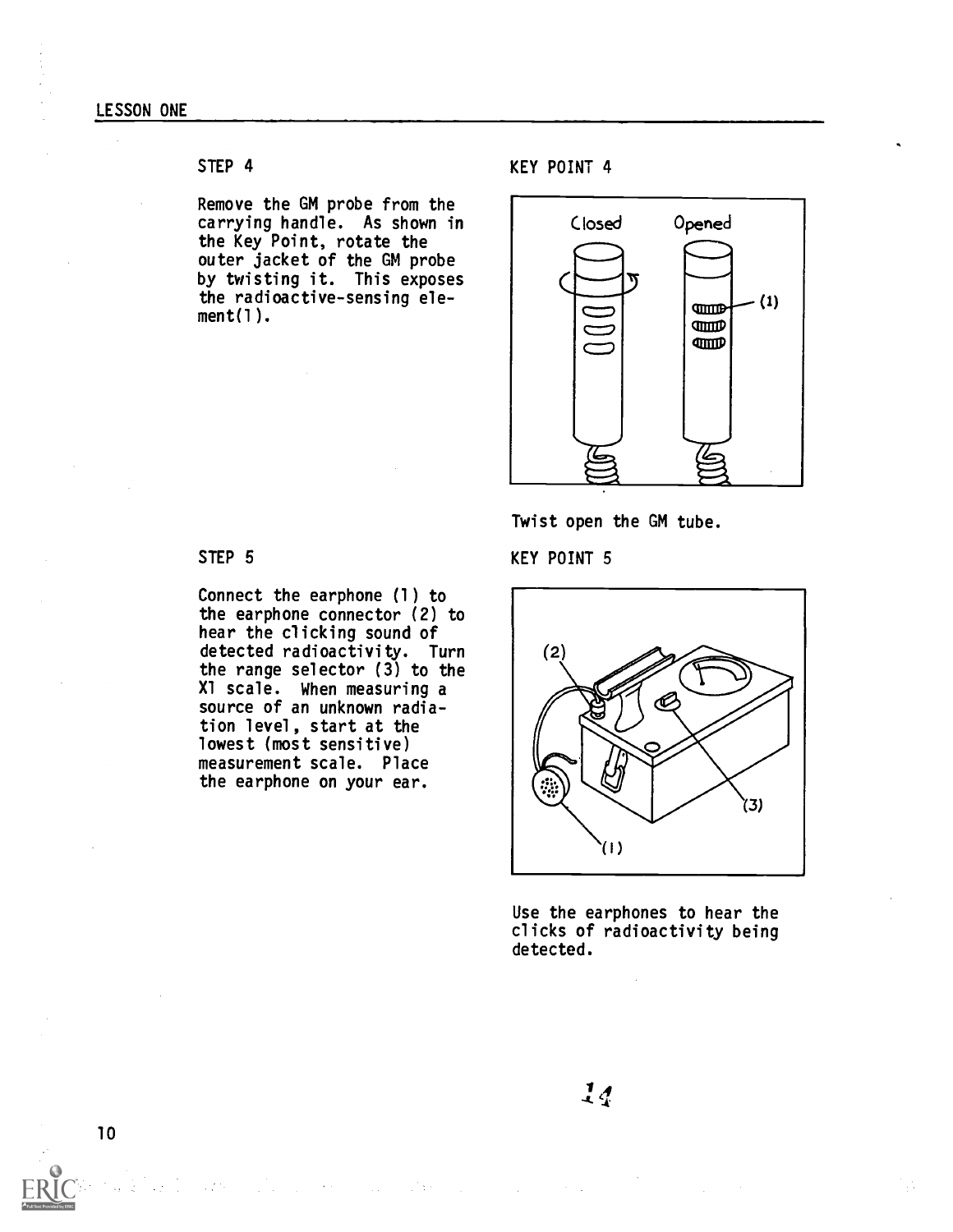Move the GM probe  $(1)$  close to the check source (2) on the side of the case. Turn the probe so the side with the open holes faces the instrument case. The needle should read full scale or greater, and the clicking should seem very rapid.

STEP 6 KEY POINT 6



Use the check source to test instrument operation.

STEP 7 KEY POINT 7



At the X10 setting, the clicking should decrease, and the needle should move to the halfway point on the scale.

Turn the range selector switch to the X10 setting while holding the GM probe close to the check source. You should hear a decrease in the clicking sound and see the needle fall 20 or 50 percent of full scale.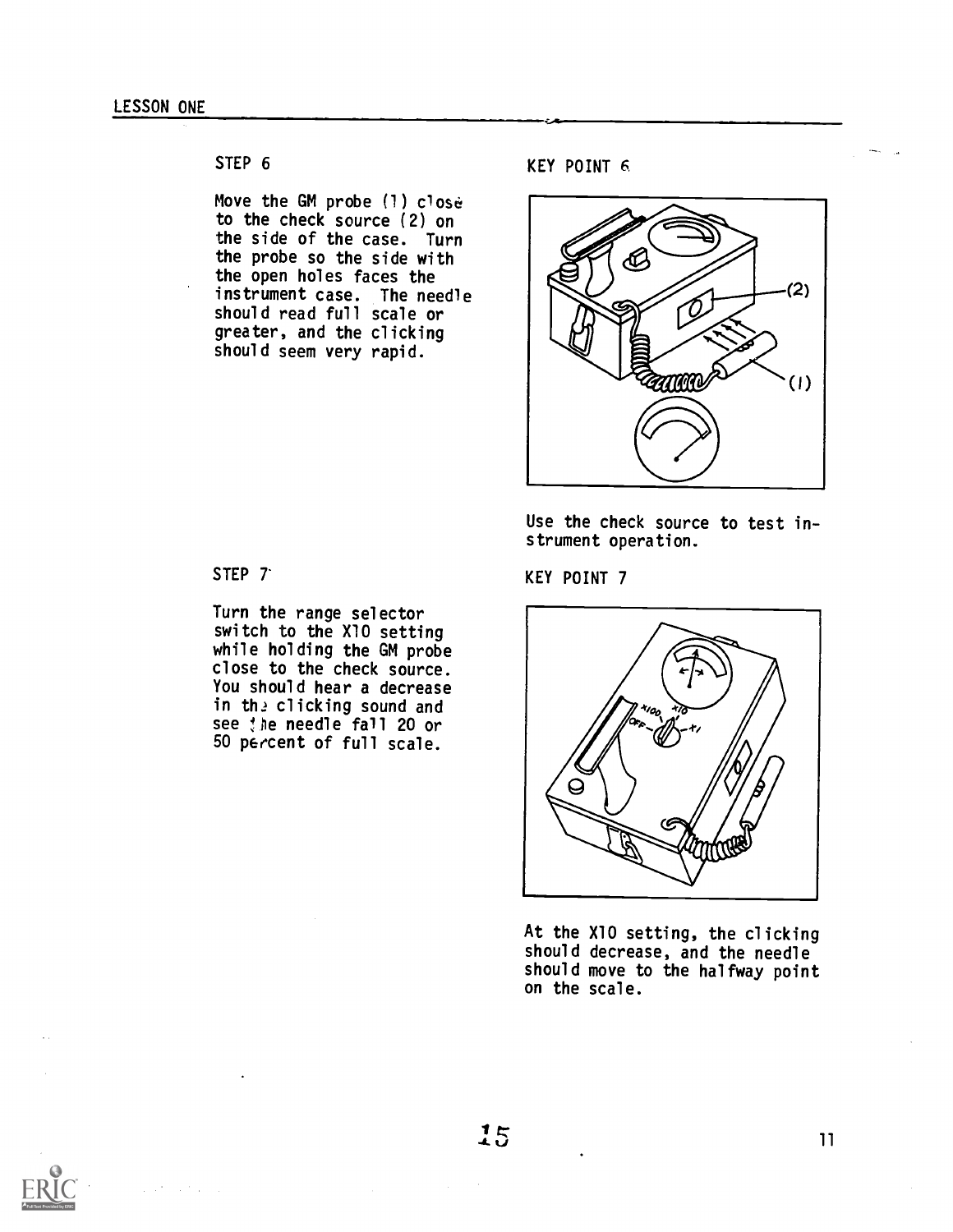$\overline{1}$ 

 $\sim$ 

# STEP 8

While still holding the GM probe, switch the range selector to the highest or X100 setting. You may or may not hear any clicking, and the meter needle may or may not indicate a reading.

## STEP 9

If you obtained the results described in Steps 6 through 8, you have verified that the GM probe, internal electronics, audio circuitry, and the display meter are functioning properly. Perform these checks prior to making a set of measurements.

# KEY POINT 8

The instrument is least sensitive to radioactivity at the highest setting.

## KEY POINT 9

Before operating the geiger counter, use the check source to test its functions.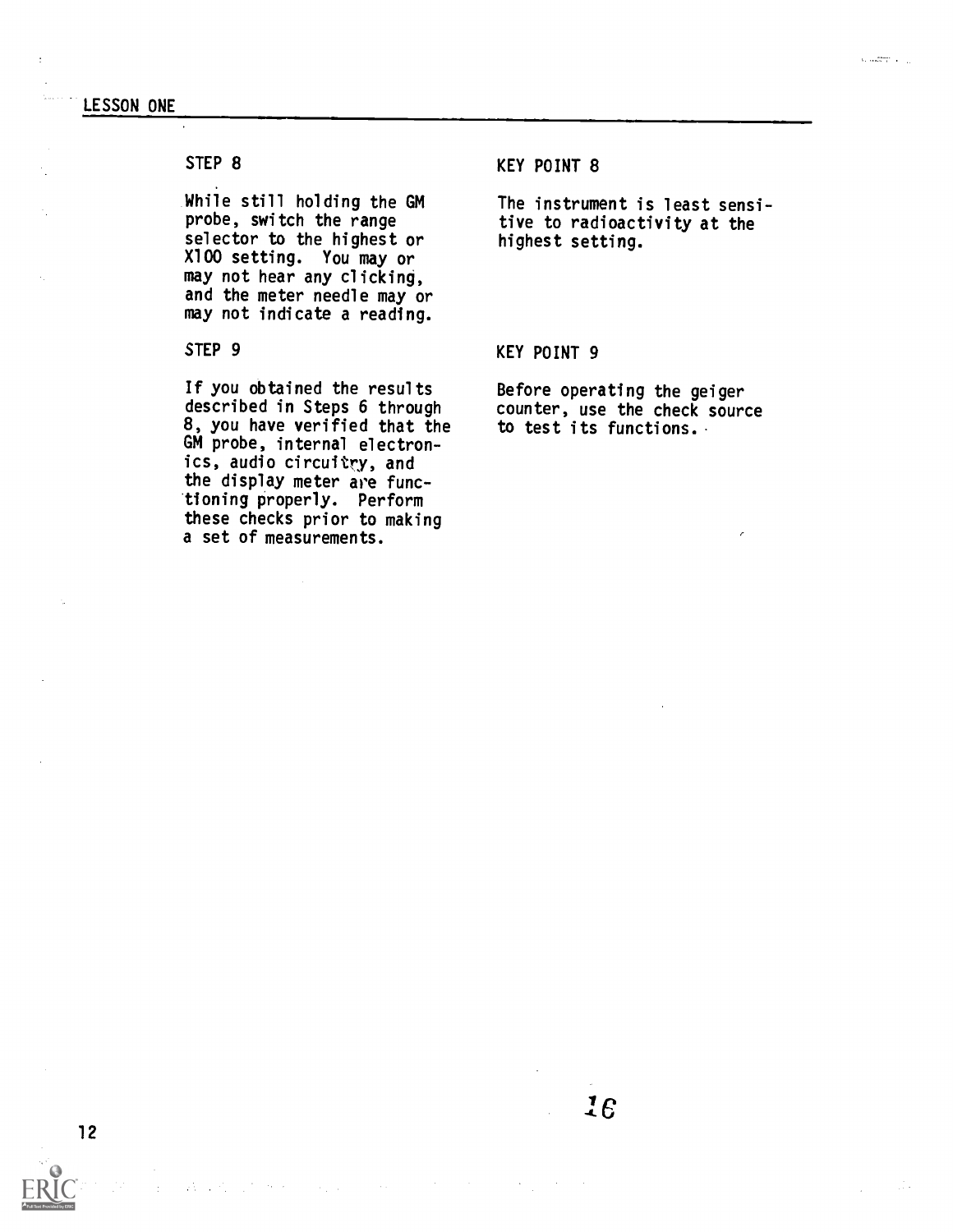### EXERCISES

Instruction 1: Referring to the equipment and/or drawings in the lesson, label the following drawings. You must be able to name each part in the drawing and tell how it functions or is used. You should be able to do this in 5 minutes or less.



Instruction 2: Obtain a low-radioactive, sealed check source from your instructor; a large piece (2 feet by 3 feet) of 1/16- or 1/32-inch-thick cardboard; an empty box with an opening a little smaller than the piece of cardboard; and a roll of masking tape. To best do this exercise, work with another person. While you are looking away, have the person tape the source to the cardboard and place it source down over the empty box. Set the range selector switch on the geiger counter to Xl. While holding the GM probe horizontally about 2 inches above the cardboard, move the probe across the cardboard, starting at the edge and proceeding in a straight line. Follow the pattern shown in this diagram to search for the source:



When you have found the source, obtain the highest possible reading by setting the range selector on the position providing the greatest sensitivity to maximize the probability of discovering the source on the first pass.

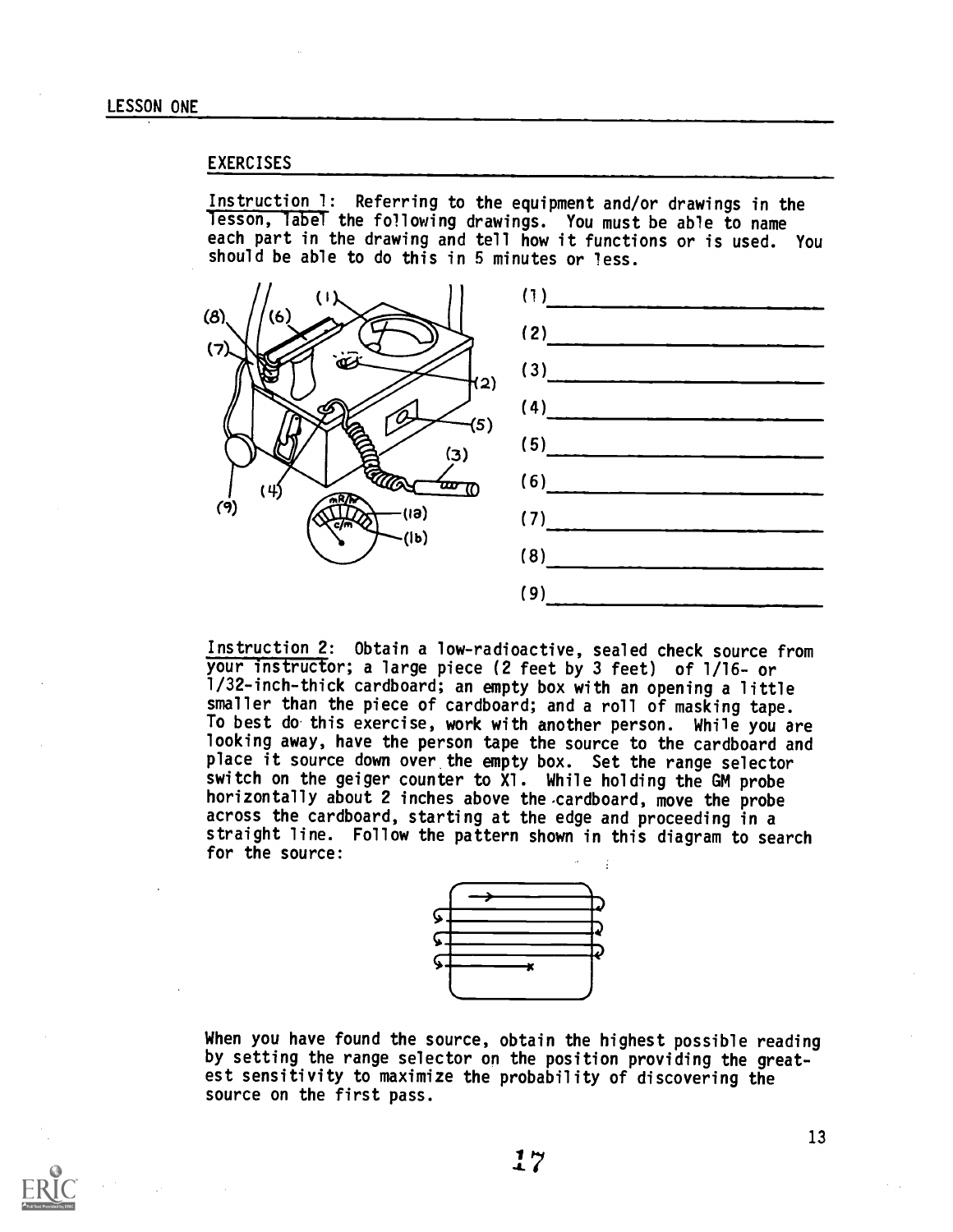Instruction 3: Have your instructor or the person you are working with hide the sealed check source in another part of the room. Locate the source, using a systematic search pattern.

#### OTHER READING

Radiation Hygiene Handbook, Blatz, H. McGraw-Hill Book Company, Inc., 1959.

General Handbook of Radiation Monitoring (L.A. 4400), Superintendent of Documents, Washington, DC. (no date)

# FILMS AND SLIDE/TAPE PROGRAMS

U.S. Nuclear Regulatory Commission. "An Added Sense--The Detection of Nuclear Radiation," 1973.

This 25-minute, 16-mm film (optional sound, color) presents significant concepts associated with radiation detection technology, such as the various forms of radiation, gas ionization counters, and several unique methods, including thermoluminescence. (Available for \$145.00 from the National Audiovisual Center, Washington, DC 20409. Title No. 003512/RL.)

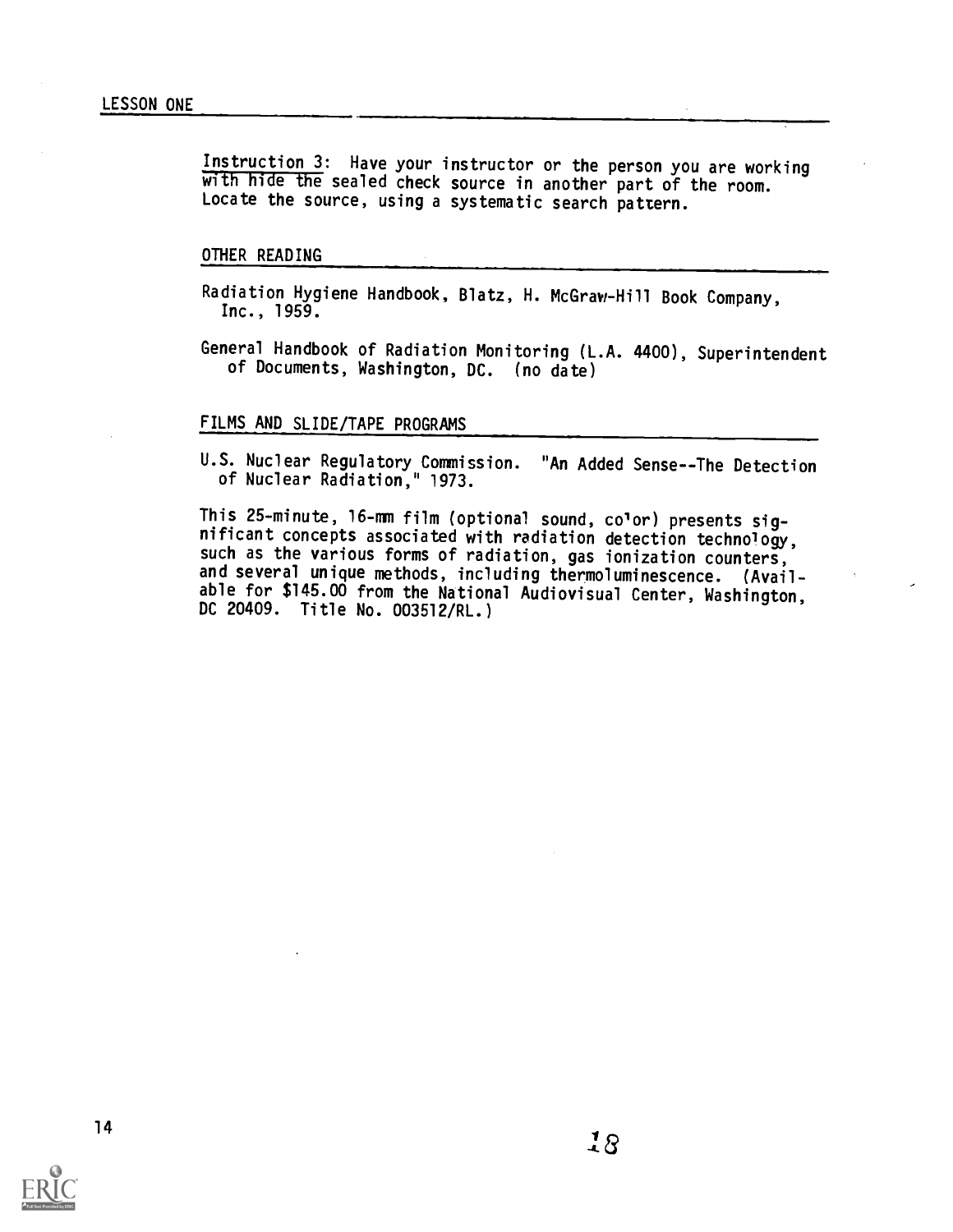#### OBJECTIVE

You will be able to read a pocket ion chamber dosimeter, and to recharge the dosimeter using a dosimeter charger.

### WHERE AND HOW TO PRACTICE

Continue using the area you selected for practicing Lesson One. Before working on any of the steps and exercises, carefully read each one. If you have any questions about how to perform any step in this lesson, request help from your instructor.

### HOW WELL YOU MUST DO

You must be able to name, identify, and explain the purpose of all the major components of both the dosimeter and charging unit. You must also be able to read the exposure level indicated in the reticle, and determine when the dosimeter is fully charged and ready for use.

### THINGS YOU NEED

You will need the following equipment\* and supplies to work through the steps and exercises in this lesson:

- <sup>o</sup> pocket ion chamber dosimeter, 0-200 mR range dosimeter such as the Eberline Model 862, Dosimeter Corp. of America, Type 862; or Victoreen Model 541L
- <sup>o</sup> dosimeter charger for direct-reading dosimeters, such as the Victoreen Model 2000A Charger, or Eberline Model 909
- <sup>o</sup> dosimeter calibrator, such as the Victoreen Model 06-200 with a 90-microcurie Cesium-137 sealed source.\*\*

Instructions: Now turn to the next page and begin work on Lesson Two, "Getting There-- Steps."

\*\*Source requires NRC or Agreement State licenses.

<sup>\*</sup>Presentation of equipment is not intended to be an endorsement by the U.S. Department of Education of a specific make or model.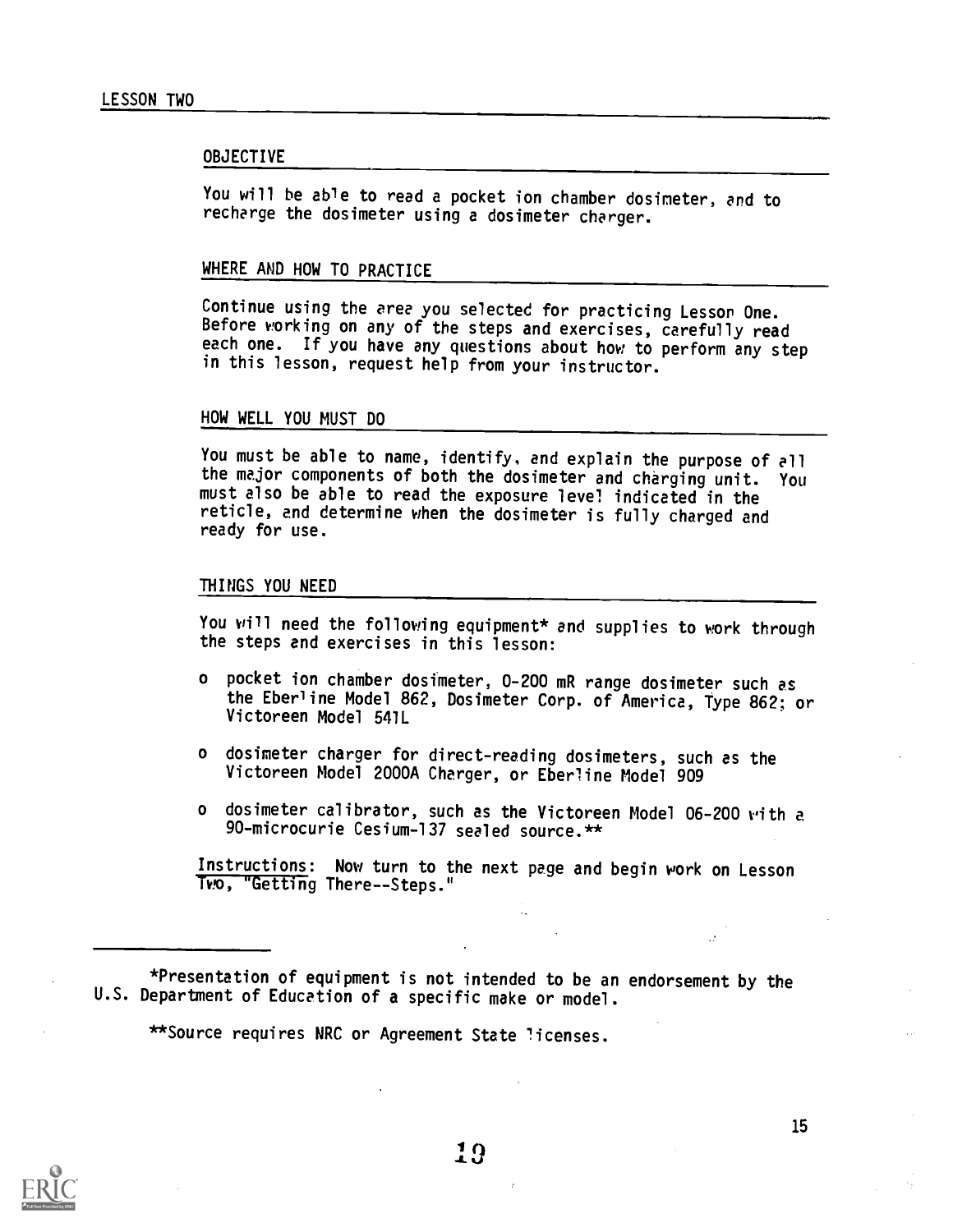## LESSON TWO

## GETTING THERE--STEPS

# STEP 1

Place the pocket ion chamber dosimeter in front of you. Use it and the drawing in the key point to identify the following:

- o hermetically sealed protective barrel (1)
- o microscope (2), comprised of a microscope eyepiece (3) to enable the user to see the reticle (4) containing the milliroentgen scale. The hairline cursor is projected onto the reticle through the objective lens (5).

Pick up the dosimeter. While holding it up to a light source, look through the microscope eyepiece to see what reading is registered on the reticle. Each index line on the scale represents 10 mR if you are looking through a dosimeter whose scale is graduated from 0 to 200 mR. Place the dosimeter aside.

KEY POINT 1



The dosimeter microscope enables the user to read the hairline on the reticle.

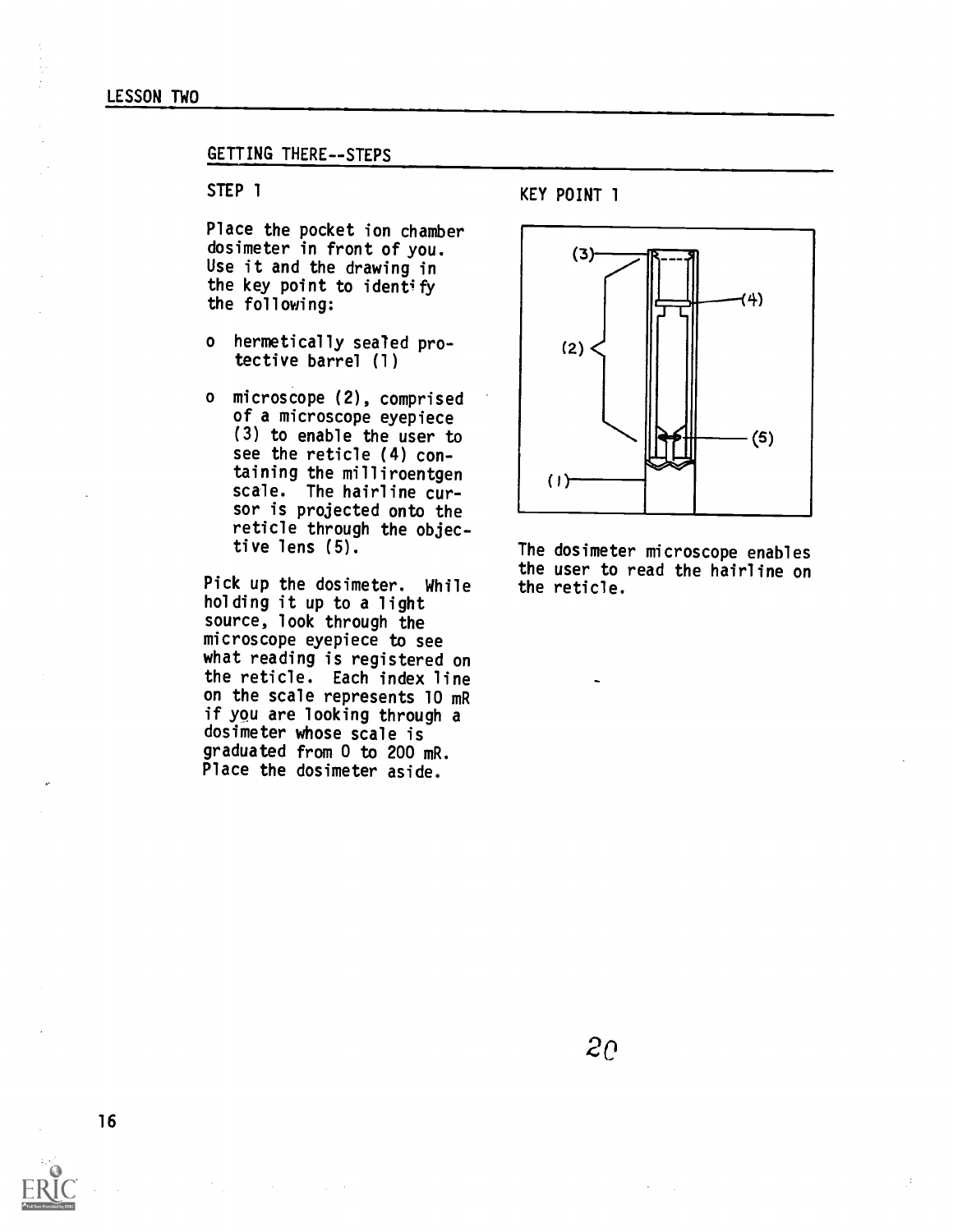Place the dosimeter charger in front of you, and identify<br>the following: the following:

- o contact assembly (1)
- o scale adjust control (2)
- o case assembly retaining screw (3) (This may be on the bottom of the unit.)
- o contact assembly protective cap (4).

KEY POINT 2



Use the dosimeter charger to zero the pocket ion chamber dosimeter.

KEY POINT 3



Separate the top and bottom of the charger in order to install the battery.

## STEP 3

Check to see that a battery has been installed in the charger. Loosen the case assembly retaining screw and pull the top and bottom of the charger apart. When placing the battery in the battery holder, match the polarity markings. Put the charger case back together and tighten the retaining screw.

 $\mathcal{L}_\mathbf{a}$  and  $\mathcal{L}_\mathbf{a}$  are the set of the set of the set of the set of the set of the set of the set of the set of the set of the set of the set of the set of the set of the set of the set of the set of the set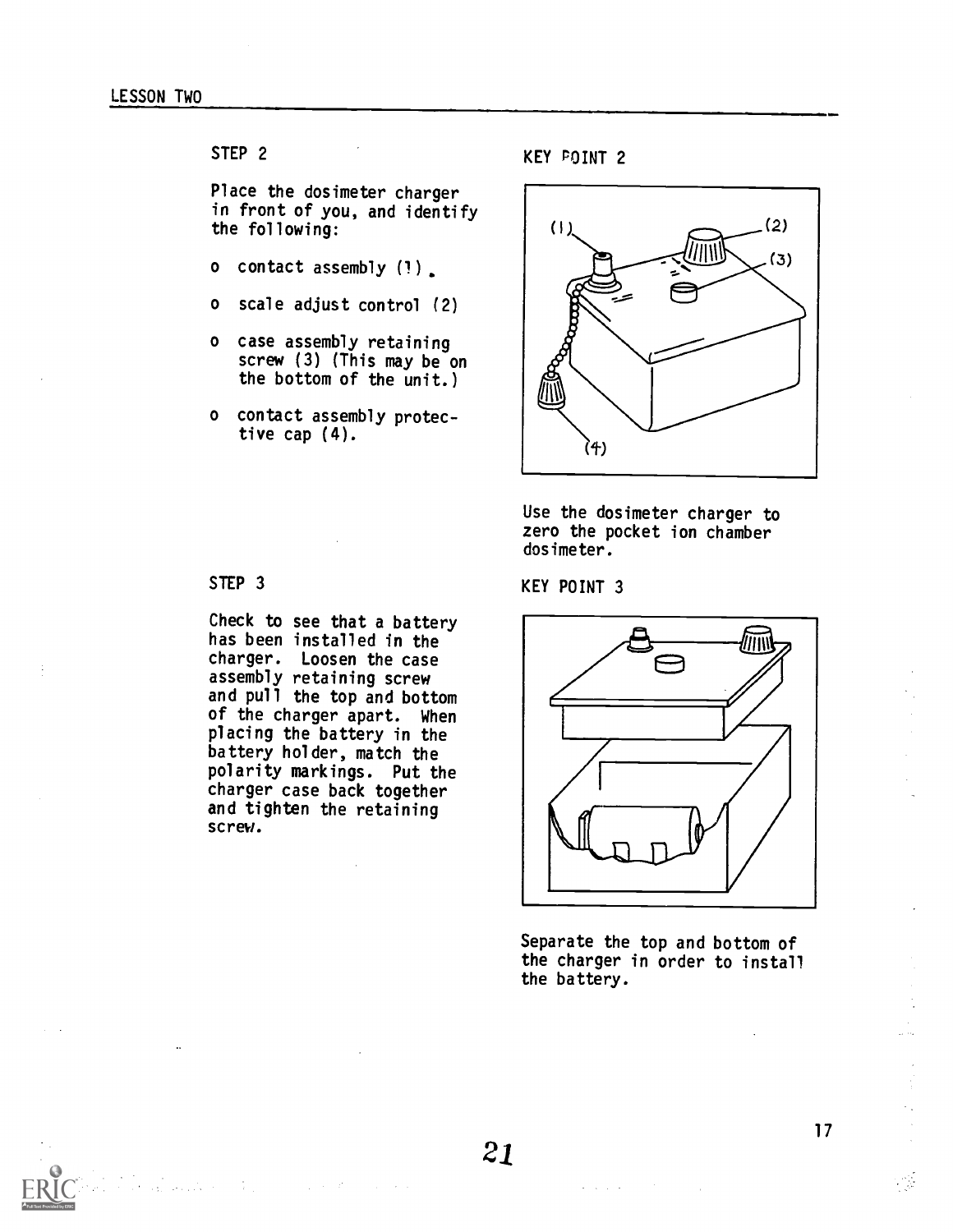Place the dosimeter lightly on the charging contact. Make sure the charging pin (1) and charging contact (2) fit together. If the charging unit you are using features a read function, you can read the reticle, using the charger's built-in light source. To read the dosimeter, push down on the adjust control (3) while you look into the eyepiece. Note the reading under the hairline.

#### KEY POINT 4



If the charging unit has a read function, place the dosimeter lightly on the charging contact and push the adjust control.

## KEY POINT 5



Zero the dosimeter by recharging.

# STEP 5

To reuse the dosimeter after a reading is obtained, it must be recharged. When the dosimeter is recharged, the hairline moves to zero. Place the dosimeter on the charging contact as you did in Step 4, except press it down. Look into the eyepiece. You should see the hairline (1); if you do not, rotate the adjust con trol until it appears. Turn the adjust control until the hairline is lined up with the zero point. The-capacitor (2) stores the charge until ionizing radiation enters the ionization chamber (3). The charge is decreased in proportion to the exposure, and registered by movement of the quartz fiber electrometer (4).

 $22$ 



18

San Brazilian Store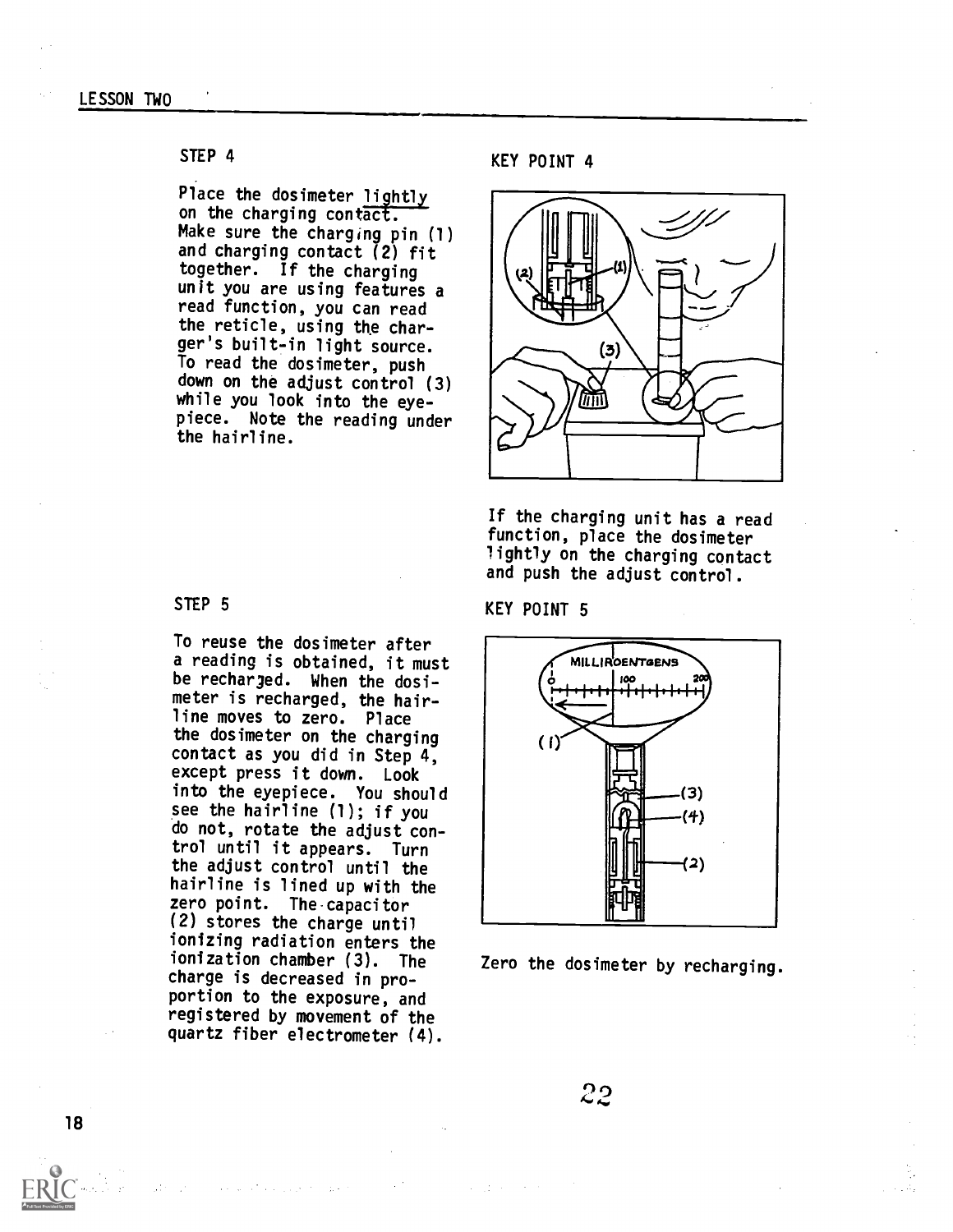In this step, you will check the operation of the dosimeter by placing it in a dosimeter calibrator. However, before handliny the calibrator, READ THE MANU-FACTURER'S INSTRUCTION FACTURER'S INSTRUCTION<br>
MANUAL! Ask your instructor<br>
Thout any precautions you about any precautions you should follow for handling the calibrator. Leave the dosimeter in the calibrator for the specified length of time; then read it, using the charger or another light source. If you use the Victoreen Model 06-200 dosimeter calibrator, you should be able to read 35 to 45 mR in 15 minutes.

KEY POINT 6



Use the dosimeter calibrator to make an accurate determination of whether the dosimeter is operating properly.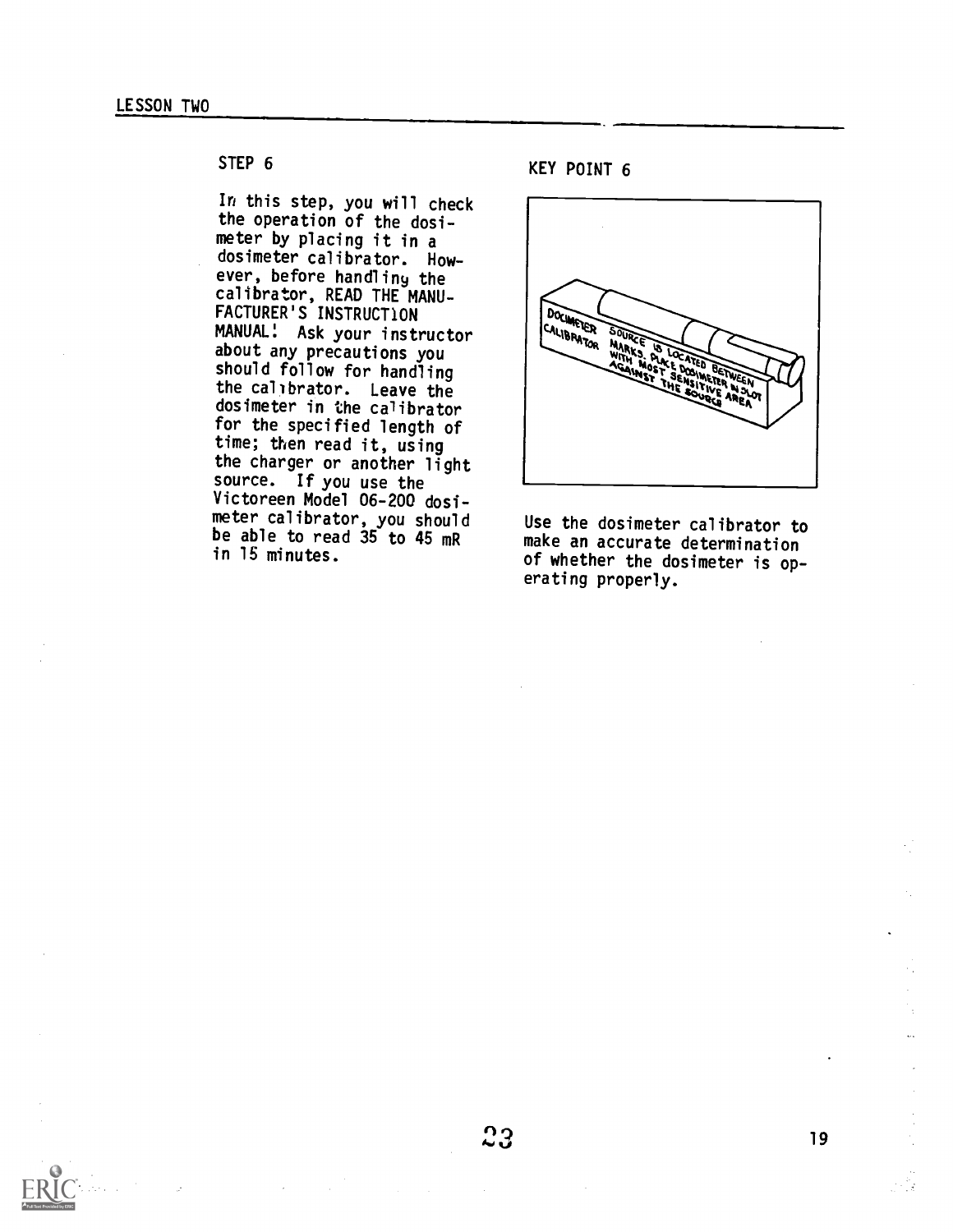# EXERCISES

 $(1)$ 

(<del>1</del>)

Instruction 1: Correctly label each of the following parts of the dosimeter and charging unit. Write a brief explanation of how the parts function in the spaces provided.



 $(2)$ 

 $(3)$ 

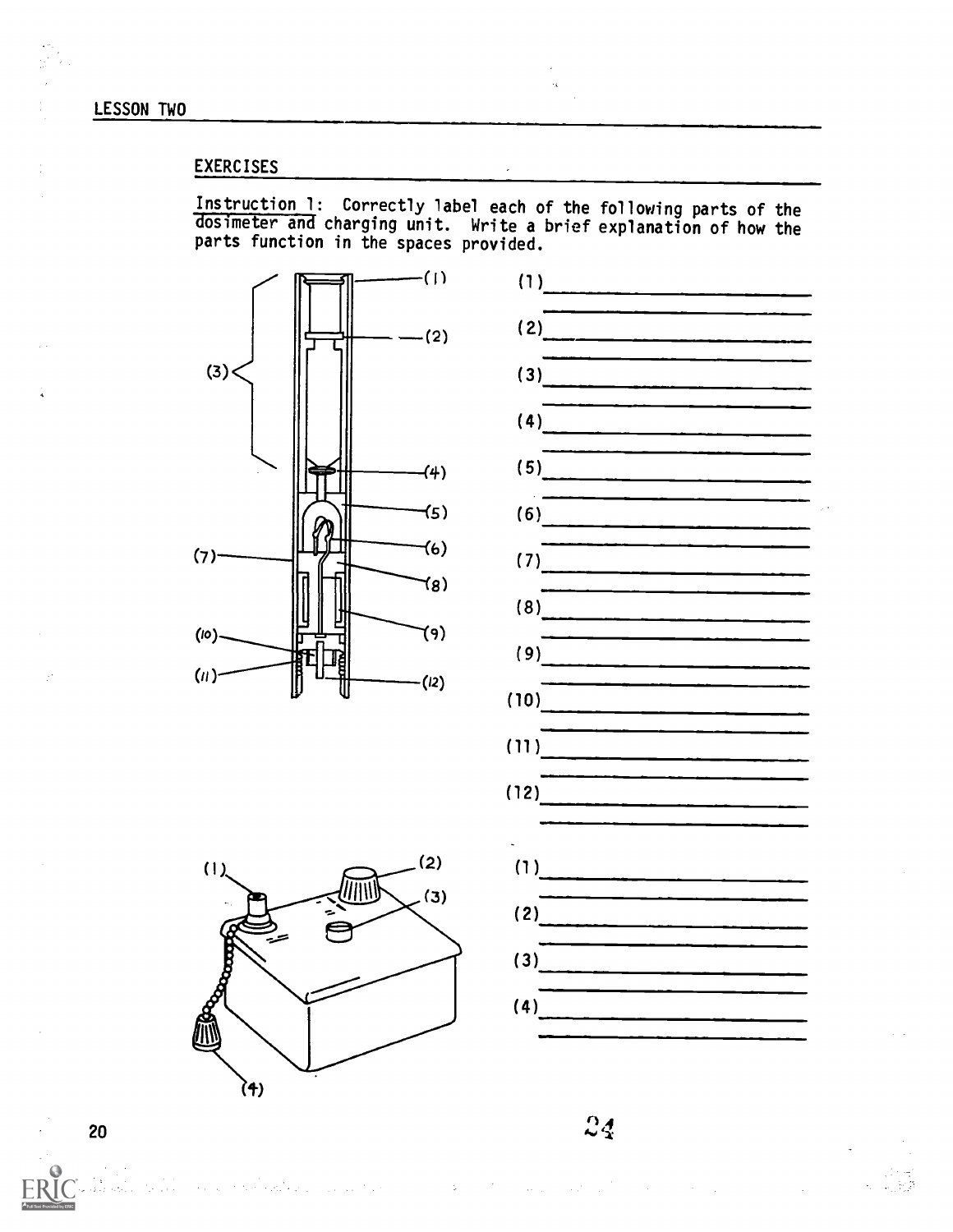Instruction 2: Using the dosimeter calibrator, expose the dosimeter for longer perious of time. If the manufacturer's recom-<br>mended exposure time is 15 minutes, expose the dosimeter for 30,<br>45, and 60 minutes. Read the dosimeter after each exposure period, but DO NOT REZERO THE DOSIMETER AFTER EACH PERIOD. The object of this exercise is to see what effect TIME of exposure to a fixed amount of radiation has on the dosimeter. Record your exposure results in the chart provided.

| <b>TIME</b>               | $15$ min | $30$ min | 45 min | 60 min |
|---------------------------|----------|----------|--------|--------|
| <b>EXPOSURE</b><br>in mR) |          |          |        |        |

What is the effect of increased time exposure? Write an explanation here:

## OTHER READING

 $\sim 100$  and  $\sim 10^{-10}$ 

- Cameron, Suntharlingam, and Kenney. Thermoluminescent Dosimetry, University of Wisconsin Press, Madison WI, 1968.
- General Principles of Monitoring Radiation Protection of Workers, ICRP Publication No. 12, Elmsford, NY, Pergamon Press, 1969.
- Code of Federal Regulations, Title 29, Part 1910.96, Ionizing Radiation.

Direct and Indirect Reading Pocket Dosimeters for Xand Gamma Radiation Performance, Specifications for ANSI N 13.5-1972.

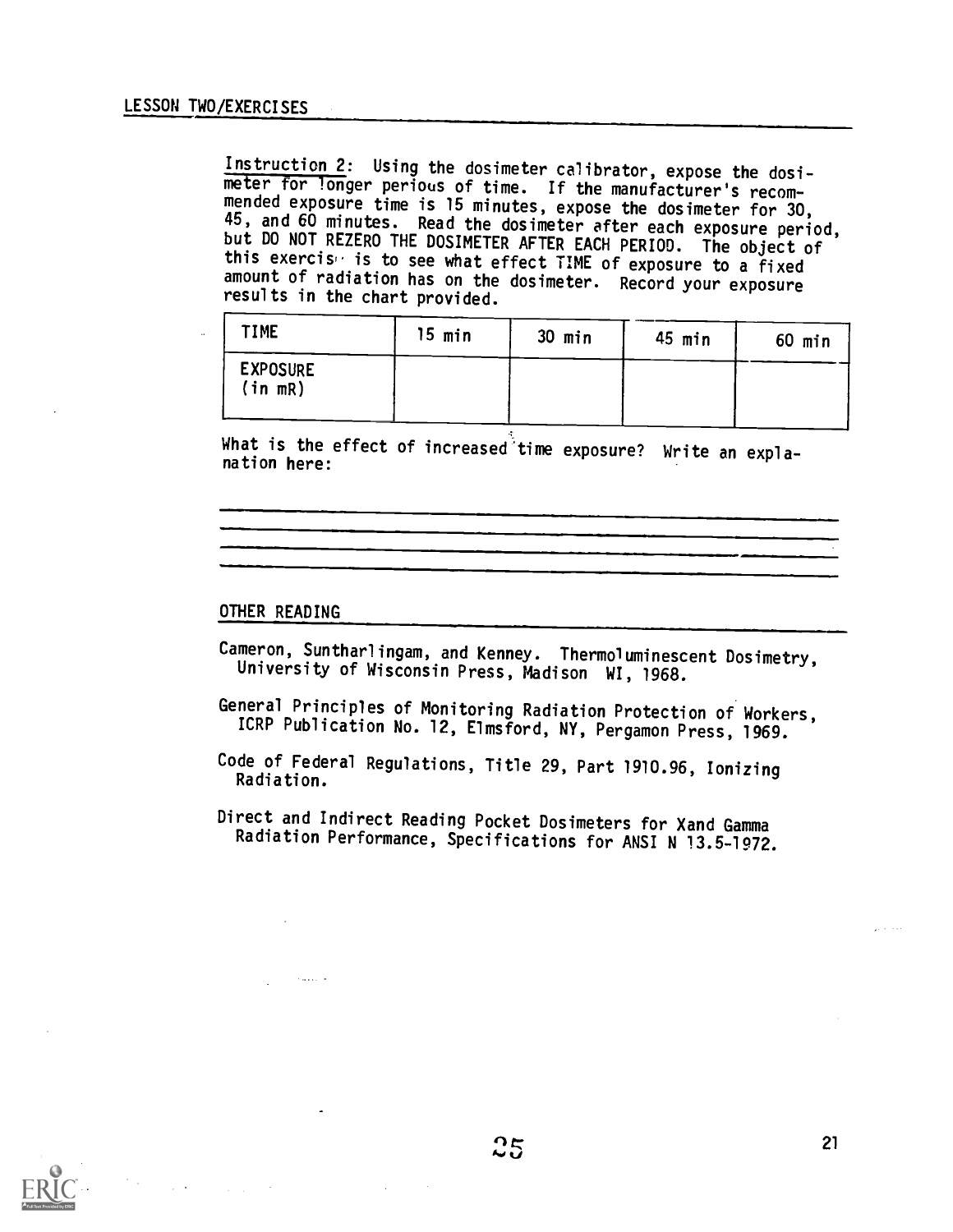#### OBJECTIVE

You will be able to demonstrate what effects distance, shielding, and time have on radiation levels.

# WHERE AND HOW TO PRACTICE

Work through the steps and exercises in this lesson in the same<br>location as in previous lessons. Before working through any part of this lesson, read the entire lesson. Have available instructor's manuals on the geiger counter, dosimeter, charging unit, and dosimeter calibrator, and obtain from your instructor any special instructions on the use of the check sources you will be using. If you have any questions about how to perform any part of the lesson, request help from your instructor.

# HOW WELL YOU MUST DO

You must be able to position the GM probe and pocket ion chamber dosimeter within +1/4 inch of the locations specified in the lesson. You must also be able to demonstrate that the relationship between the level of radiation and

- <sup>o</sup> DISTANCE follows the inverse square law.for point sources of ionizing radiation;
- <sup>o</sup> SHIELDING is proportional to thickness of the barrier material; and
- o TIME is directly proportional.

بر

Note: The calculations of mR in this lesson ere based on the use of a 10-microcurie Co-60 check source. If this source is not available, your instructor will need to furnish other calculations that match the check source that is available.

 $2\overline{c}$ 

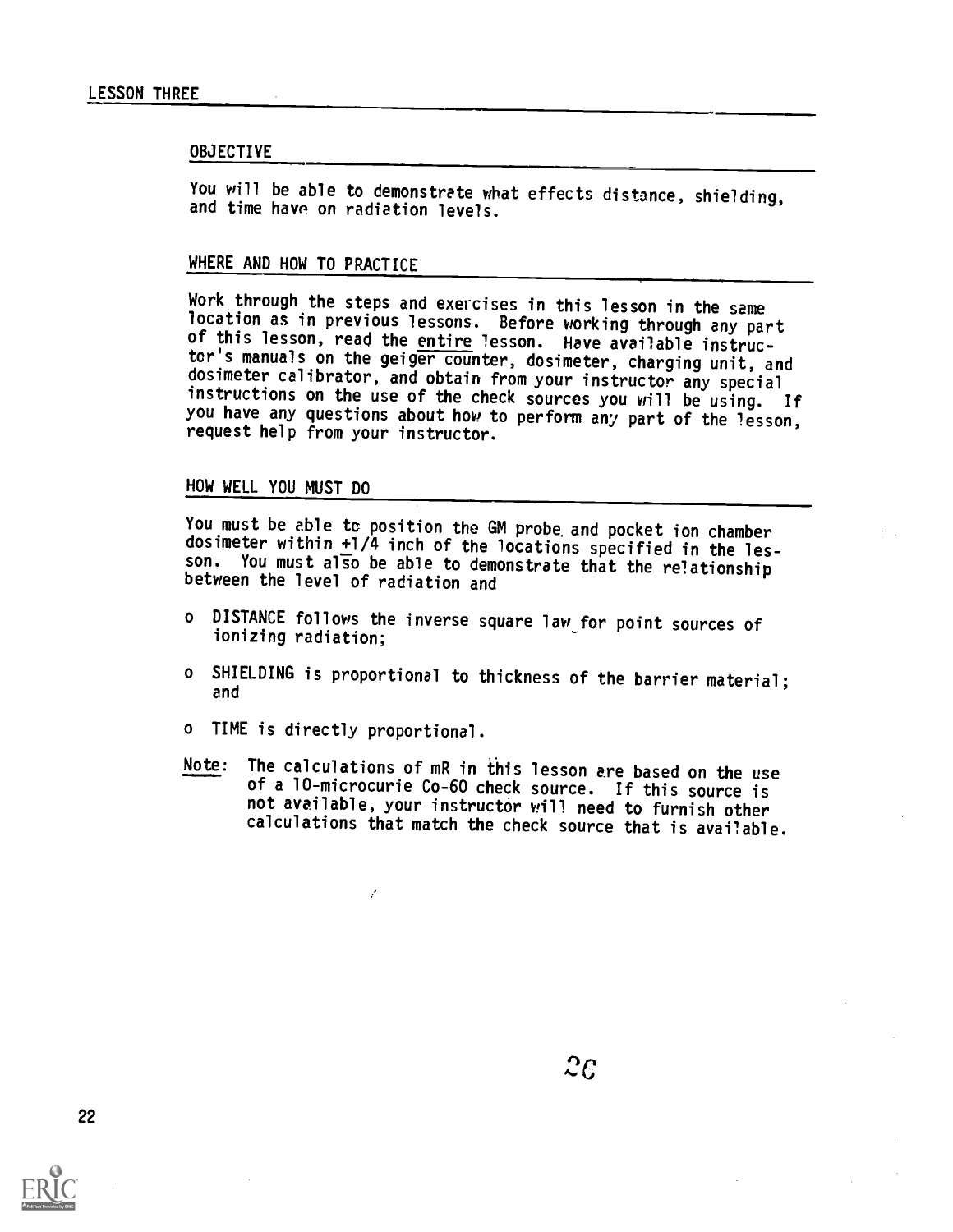# THINGS YOU NEED

In addition to the equipment and supplies you used in the previous lessons, you will need the following:

- o laboratory ringstand
- o adjustable clamp sized to hold the GM probe
- o adjustable clamp sized to hold the pocket ion chamber dosimeter
- o two 6-inch-square, 1/4-inch-thick pieces of lead

o tape measure or ruler

o clock or stopwatch for timing 10-minute intervals.

Instructions: Now turn to the next page and begin work on Lesson Three, "Getting There--Steps."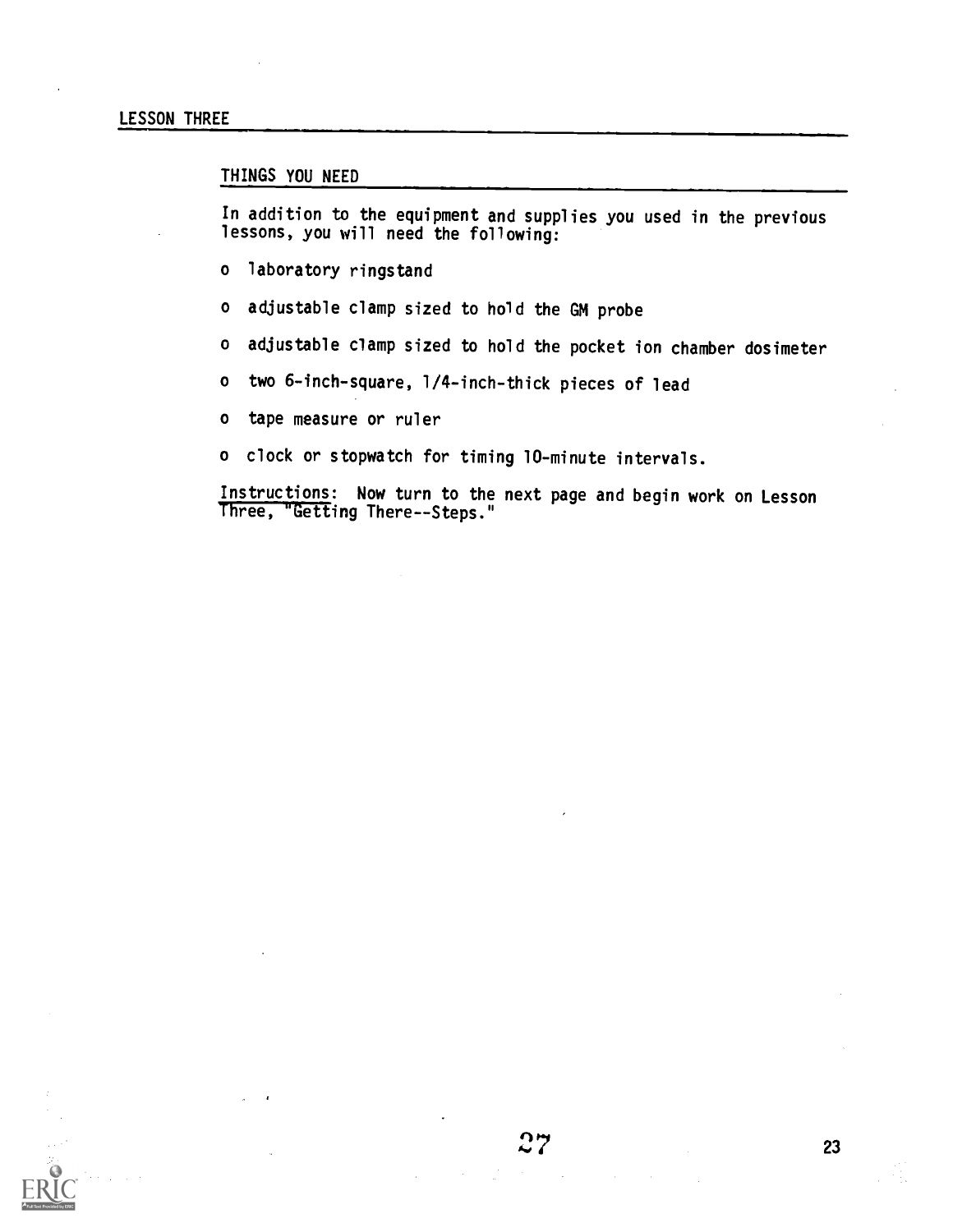### GETTING THERE--STEPS

STEP<sub>1</sub>

Test the effect of DISTANCE. First, place the GM probe in the clamp so the probe holes are face down. Tighten the clamp, and position it on the ringstand approximately 6 inches above the ringstand base as shown in Key Point 2.

STEP 2

Place the source on the ringstand. Measure the height of the source and record that measurement here: Loosen the clamp holding the GM probe and adjust the height to 6 inches +1/4 inch plus the height of The source. Set the range selector switch on X10 and open the jacket on the GM probe. Read the scale to the nearest 0.05 mR/hr. Record that measurement here: mR/hr. Your

reading should be within +10 percent of 0.6 mR/hr.

KEY POINT 1

Position the GM probe on the ringstand 6 inches above the base.

## KEY POINT 2



With the GM probe at 6 inches, make a measurement to within 0.05 mR/hr on the X10 setting.

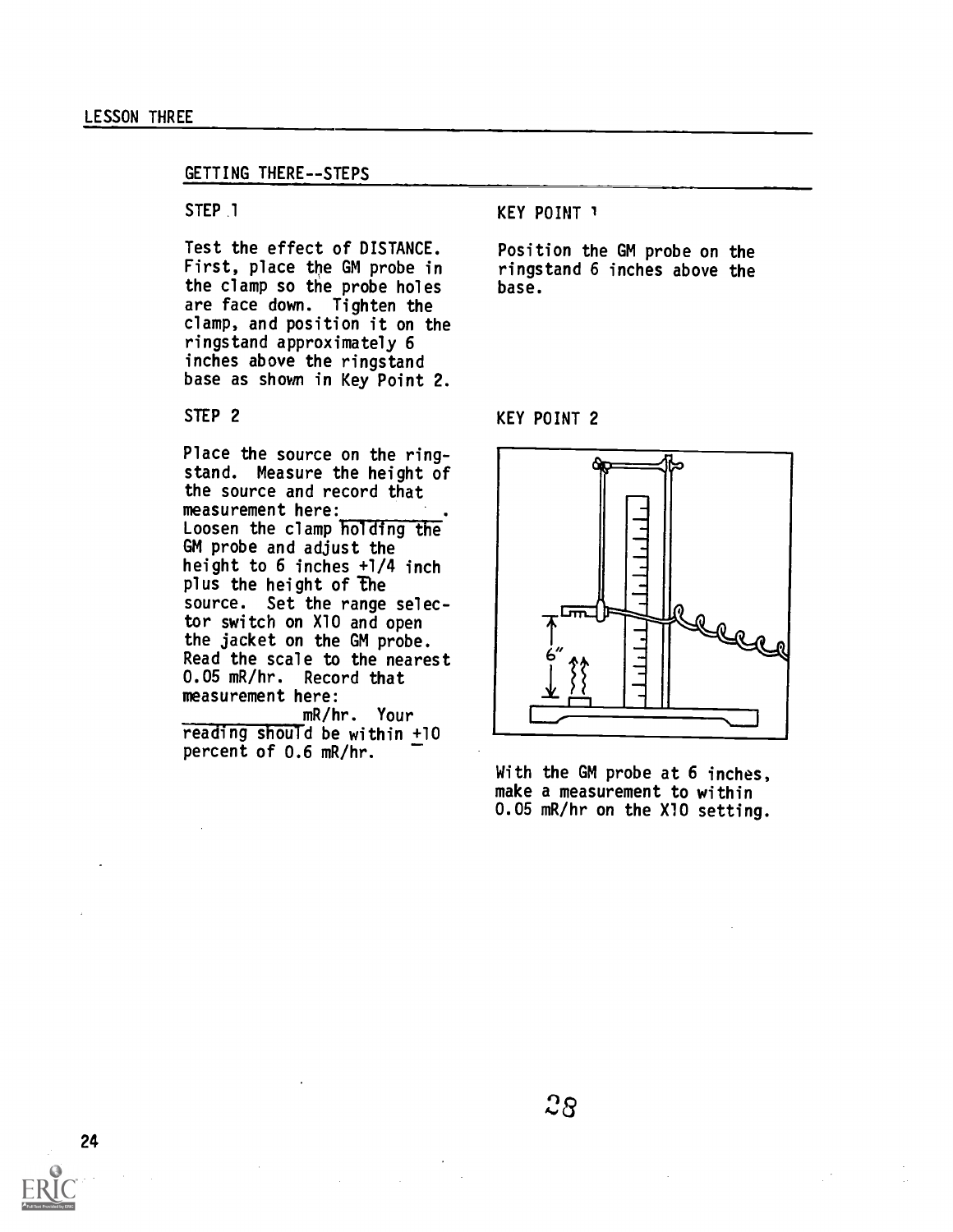Loosen the clamp holding the GM probe. Adjust it so the probe is 12 inches +1/4 inch above the source. Set the range selector switch on X1 and read the scale to the nearest 0.005 mR/hr. Take a reading and record it here: mR/hr. Your read- $\overline{1}$ ng should be within +10 percent of 0.15 mR/hr.

The relationship between the readings in Step 2 and Step 3 follows the INVERSE SOUARE LAW:

o the radiation level varies indir'ectly as the square of the distance, or 1  $\overline{52}$ 

When you compare the reading at 6 inches  $(D_1)$  with the one at  $12$  inches  $(D_2)$ , a doubling of the distance, you will find the radiation level drops by a factor of (1/2) squared, or 1/4. So, 1/4 times 0.6 mR/hr equals 0.15 mR/hr, the reading you obtained at 12 inches. If you made a measurement at 18 inches, a trebling of the distance, the radiation level should drop by a factor of (1/3) squared, or 1/9, and the reading should be 0.07 mR.

STEP 3 KEY POINT 3

Take a reading at 12 inches.

STEP 4 KEY POINT 4



The effect of DISTANCE on radiation exposure follows the inverse square law.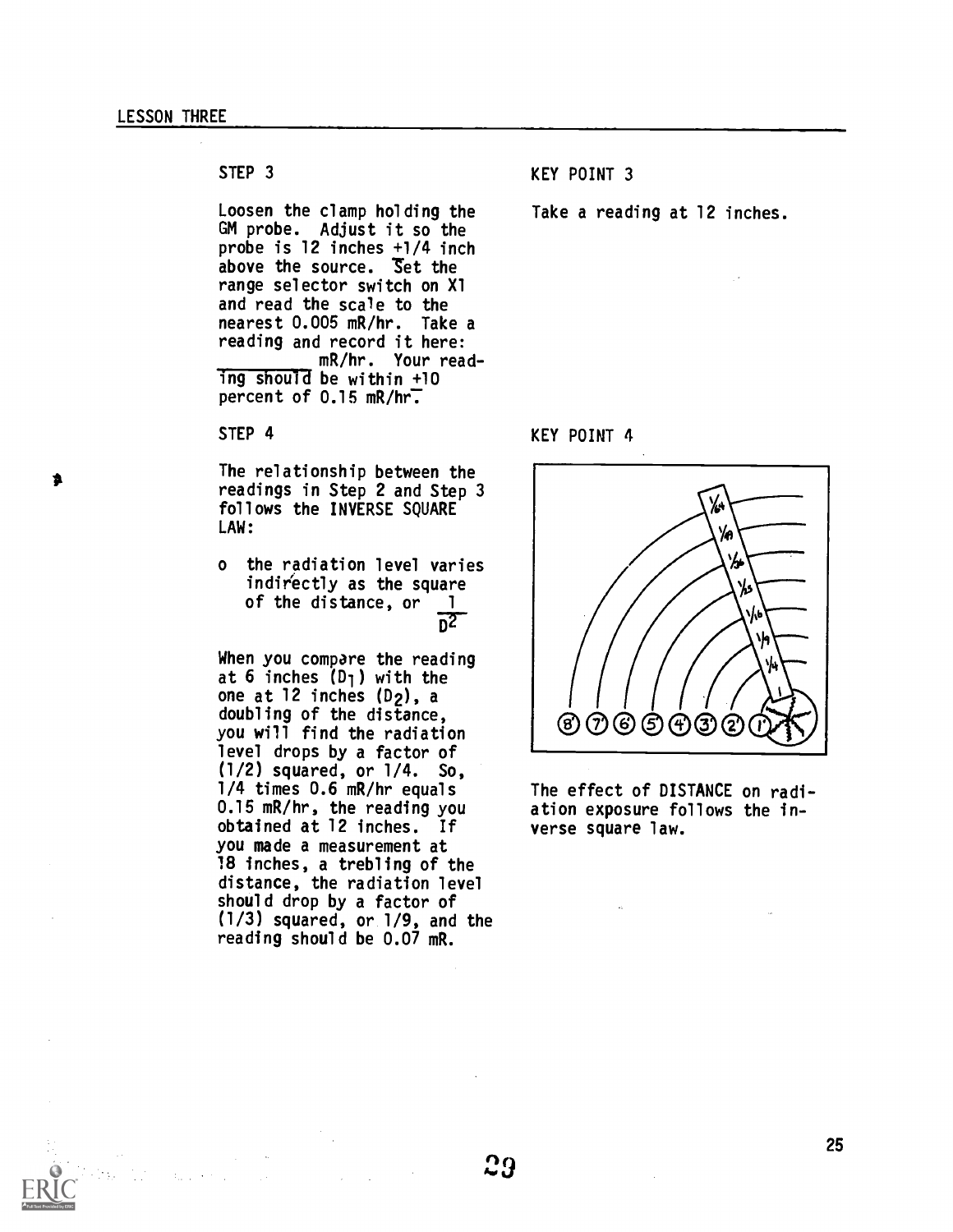# STEP<sub>5</sub>

Lower the GM probe so that it is 2 inches +1/4 inch above the check source. Set the range selector to X100 and read the scale. Record the radiation level here: mR/hr. Your reading should be within  $+10$  percent of 5.18 mR/hr.

# STEP 6

Test the effect of SHIELDING. Place the piece of lead on top of the source. With the range selector set at X10, take a reading. Record it nere: . The half-value | layer (HVL)\* of lead is 0.25 inches. Since this thickness was used, the reduction in the radiation level in Step 5 should be (5.184 mR/hr)/2 or 2.59 mR/hr.

KEY POINT 5

Take a reading with the GM probe positioned 2 inches above the source.

## KEY POINT 6



A 1/4-inch-thick piece of lead will reduce radiation from the source by half.

\*The thickness of a material sufficient to decrease the radiation level by half.

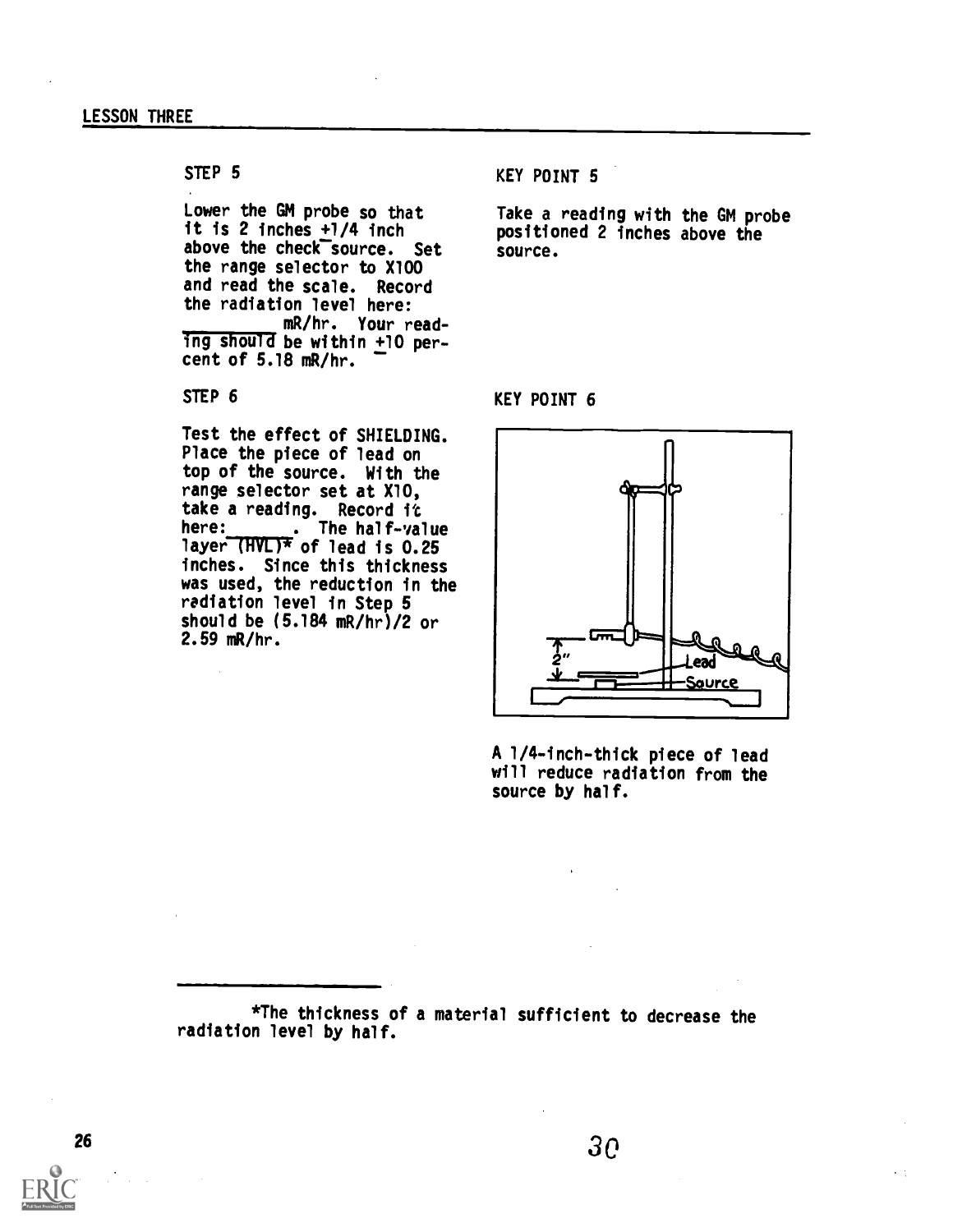Turn off the geiger counter. Remove the lead and the source from the ringstand base and set them aside. Unclamp the GM probe and replace it on the instrument holder. Charge and zero the dosimeter as you did in Lesson Two. Place the dosimeter in the clamp and fasten it to the ringstand so the dosimeter is 1 inch above the source. Position the source on the ringstand as shown in Key Point 7.

STEP 7 KEY POINT 7



Clamp the dosimeter 1 inch above the source.

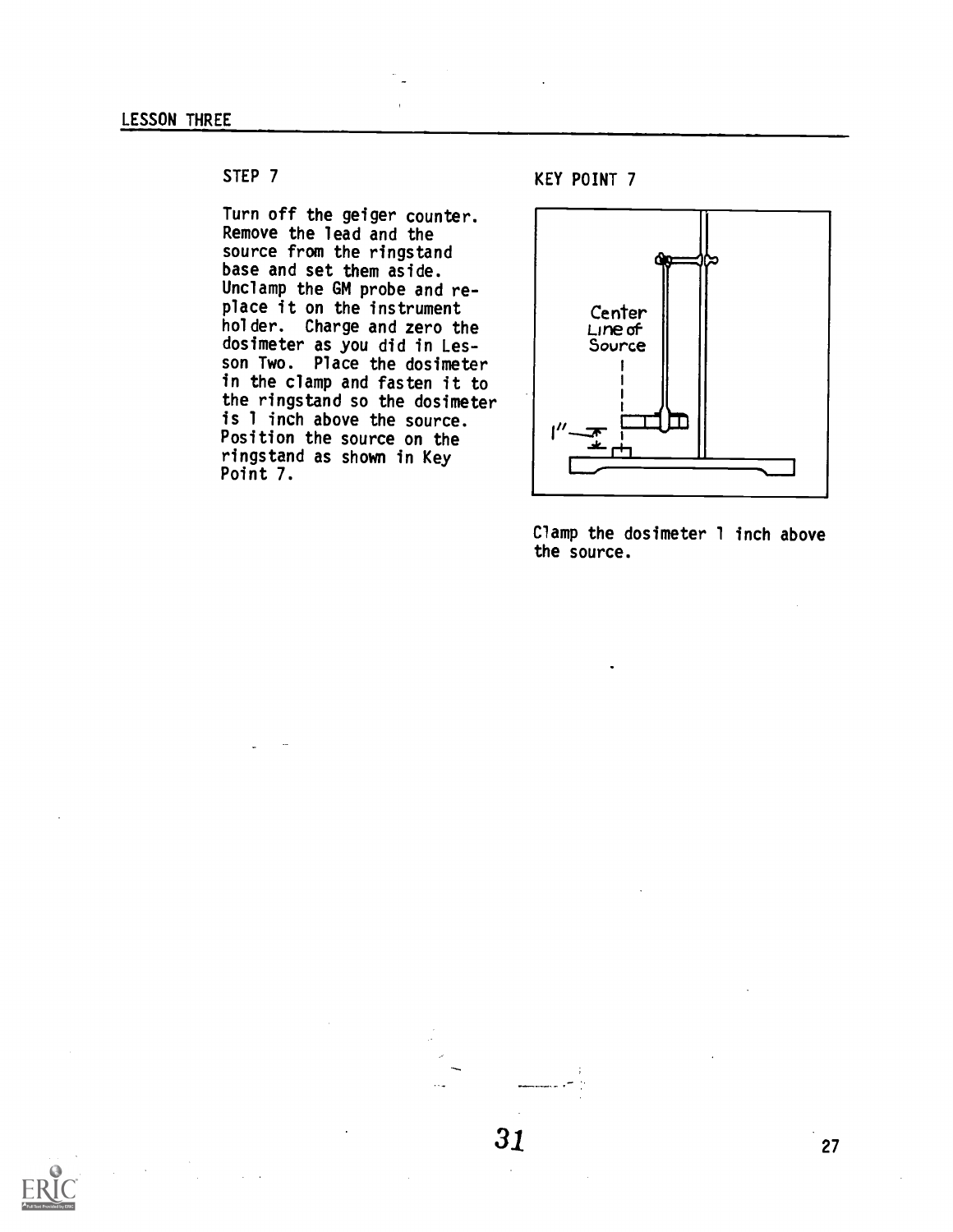Test the effect of TIME. Start timing a 10-minute period. After 10 minutes, remove the dosimeter from the clamp and read the radiation level as you did in Lesson Two. Record the<br>reading here: mR. reading here: Your reading should be within +10 percent of 3.5 mR. Repeat this step five more times to obtain a total exposure time of 60 minutes. Fill in the blank spaces after you read the dosimeter (the mR shown is the expected reading). Do not zero the dosimeter until after making the final reading.



This step illustrates that the longer you are exposed to radiation, the higher will be the amount of radiation you receive.

 $\mathcal{L}_{\text{max}}$  ,  $\mathcal{L}_{\text{max}}$  ,  $\mathcal{L}_{\text{max}}$ 

KEY POINT 8



For each succeeding 10-minute period of additional exposure another 3.5 mR accumulates; after 60 minutes the dosimeter reading should be about 21 mR.

 $\sim$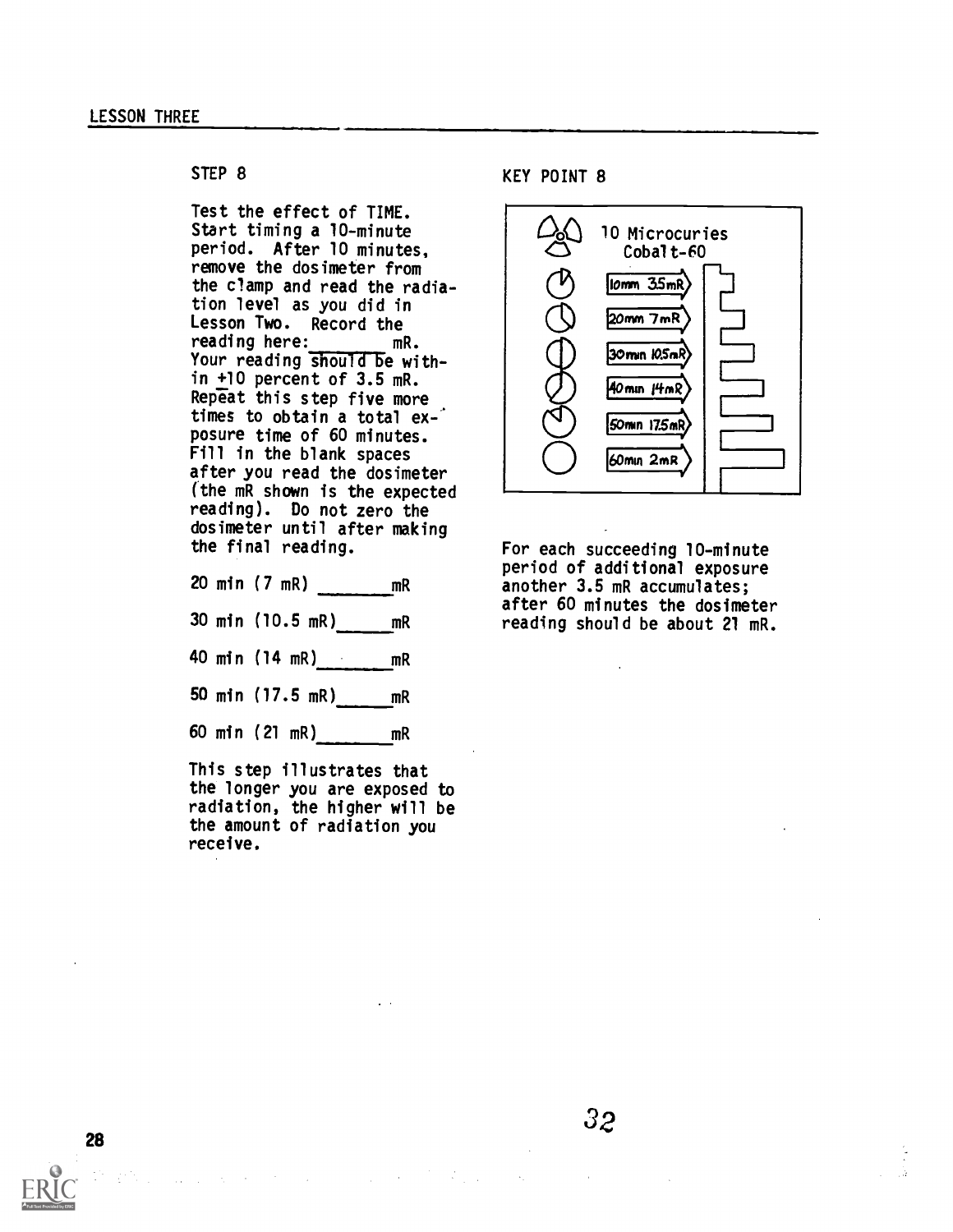### EXERCISES

Instruction 1: In Step 4 the reduction in the radiation level was calculated to be 0.07 mR/hr if the GM probe was first located at 3 inches from the source and then moved to 12 inches. Repeat Steps 1 through 4 and obtain a measurement. How does your measurement compare with the calculation?

Calculate what reading you should obtain when the GM probe is located at 4 inches and then when moved to 16 inches. Show the calculation below:

Repeat Steps 1 through 4 and prove your calculation.

mb

Instruction 2: In Step 6 you measured the effect of shielding by  $placing a 1/4$ -inch piece of lead over the source. Repeat Steps  $5$ and 6, but this time place two 1/4-inch pieces of lead over the<br>source. Record your measurement here: mR/hr. You should source. Record your measurement here:\_\_\_\_\_\_\_\_\_\_mR/hr. You should have observed a reading of 1.30 mR/hr (+10 percent). If the reading of the uncovered source at 2 inches was 5.18 mR/hr, then adding two half-value layers is the same as:

5.18 mR/hr x 1/2 x 1/2 or 5.18/4 = 1.30 mR/hr

## FILMS AND SLIDE/TAPE PROGRAMS

- "Physical Principles of Radiological Safety." Available from the Audiovisual Support Center, Armed Forces Institute of Pathology, Washington, DC 20306. This is a 16-mm, sound, black-and-white movie, 51 minutes long.
- "Practical Procedures of Measurement (Radioisotopes)." Available from the Audiovisual Support Center, Armed Forces Institute of Pathology, Washington, DC 20306. This is a 16-mm, sound, black-and-white movie, 48 minutes long.

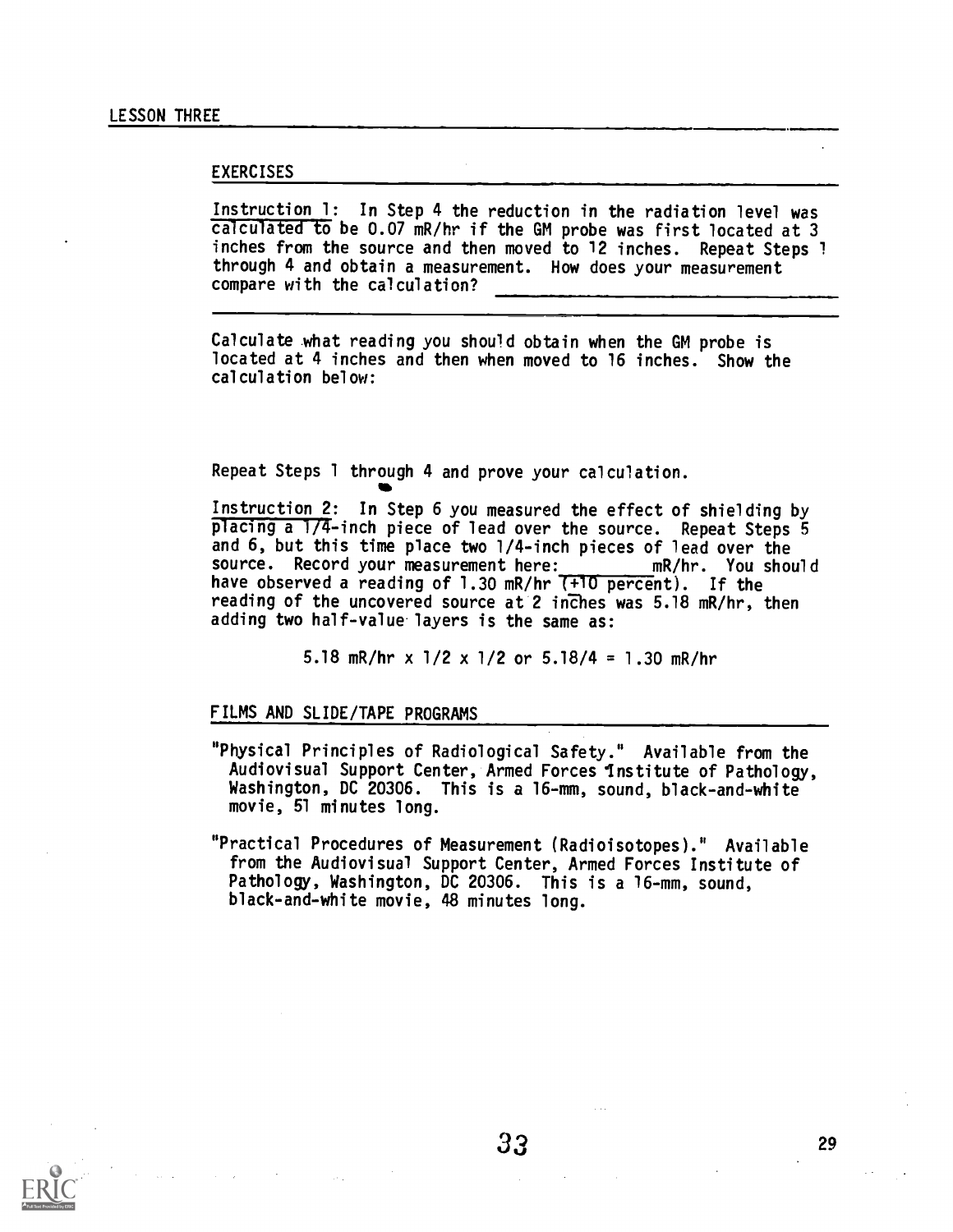Instructions: Check your skill level or progress by working through each of the items in this test. If you can perform each item as required, place a check in the space provided. When all of the items are checked, you are ready to demonstrate your skills to your instructor. You will be considered trained in a skill after your instructor approves your performance of each of the following items:

# OPERATING A GEIGER COUNTER

- No. <sup>1</sup> Name, point out, and describe the major components of the geiger counter.
- No. 2\_\_\_\_\_\_ Observe polarity when installing batteries in the geiger counter.
- No. 3 Check the operation of the geiger counter with the range selector switch set on X100.
- No. 4 Check the operation of the geiger counter with the range selector switch set on X10.
- "n. 5 CF,ck the operation of the geiger counter with the range selector switch set on Xl.

FOR FURTHER STUDY

If you could not perform one or more of the five items above, review and practice the following lesson steps:

No. 1 Lesson One, Step 1 No. 2 Lesson One, Steps 2 and 3 No. 3 Lesson One, Steps 4 through 6 No. 4 Lesson One, Step 7 No. 5

Lesson One, Step 8

 $2<sub>4</sub>$ 

 $\alpha = 100$ 

 $\mathcal{O}(\alpha_{\rm max}) \leq \alpha_{\rm max}$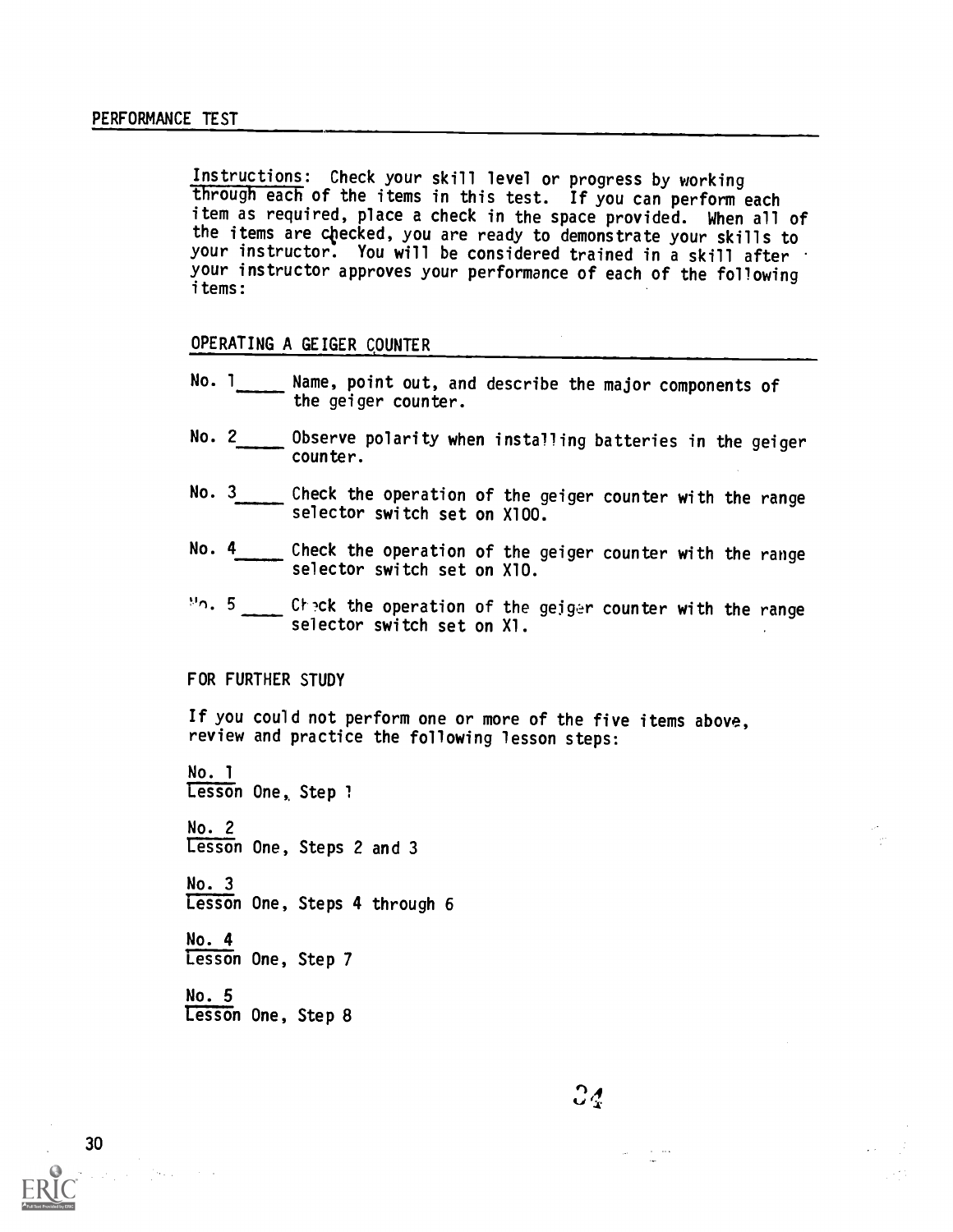# READING A POCKET ION CHAMBER DOSIMETER

- No. 1 Read three values of exposure that have been "dialed in" on a dosimeter by your instructor, using the dosimeter charger.
- No. 2 Observe polarity when installing the battery in the dosimeter charger.
- No. 3 Zero the dosimeter, using the dosimeter charger.
- No. 4 Check the dosimeter calibration, using a dosimeter calibrator.

## FOR FURTHER STUDY

If you could not perform one or more of the four items above, review and practice the following lesson steps:

No. 1 Lesson Two, Steps 1 and 2

No. 2 Lesson Two, Step 3

No. 3 Lesson Two, Steps 4 and 5

No. 4 Lesson Two, Step 6

DEMONSTRATING THE EFFECT THAT DISTANCE, SHIELDING, AND TIME HAVE ON RADIATION LEVELS

- No. 1 Demonstrate how changing the distance between a radioactive source and a geiger counter follows the inverse square law; make measurements that are within +10 percent of calculated values.
- No. 2 Using a geiger counter, a piece of lead, and a radioactive check source, demonstrate the effect one halfvalue layer of lead has on the level of radiation.
- No. 3 Using a pocket ion chamber dosimeter and a radioactive check source, demonstrate how time effects the amount of radiation received.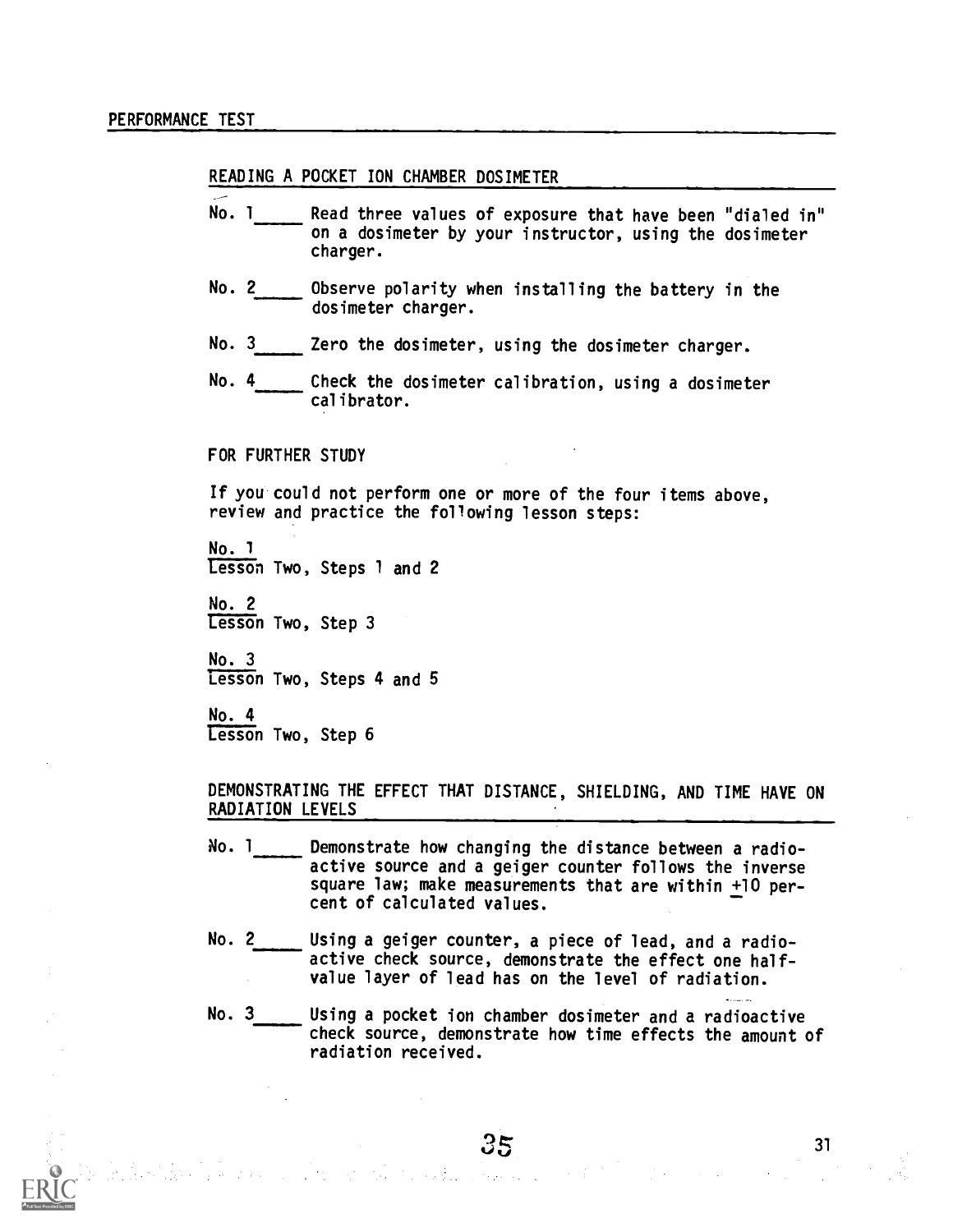32

FOR FURTHER STUDY

If you could not perform one or more of the three items above, review and practice the following lesson steps:

No. 1 Lesson Three, Steps 1 through 4

No. 2 Lesson Inree, Steps 5 and 6

No. 3 Lesson Three, Steps 7 and 8

 $\mathbb{R}^2$